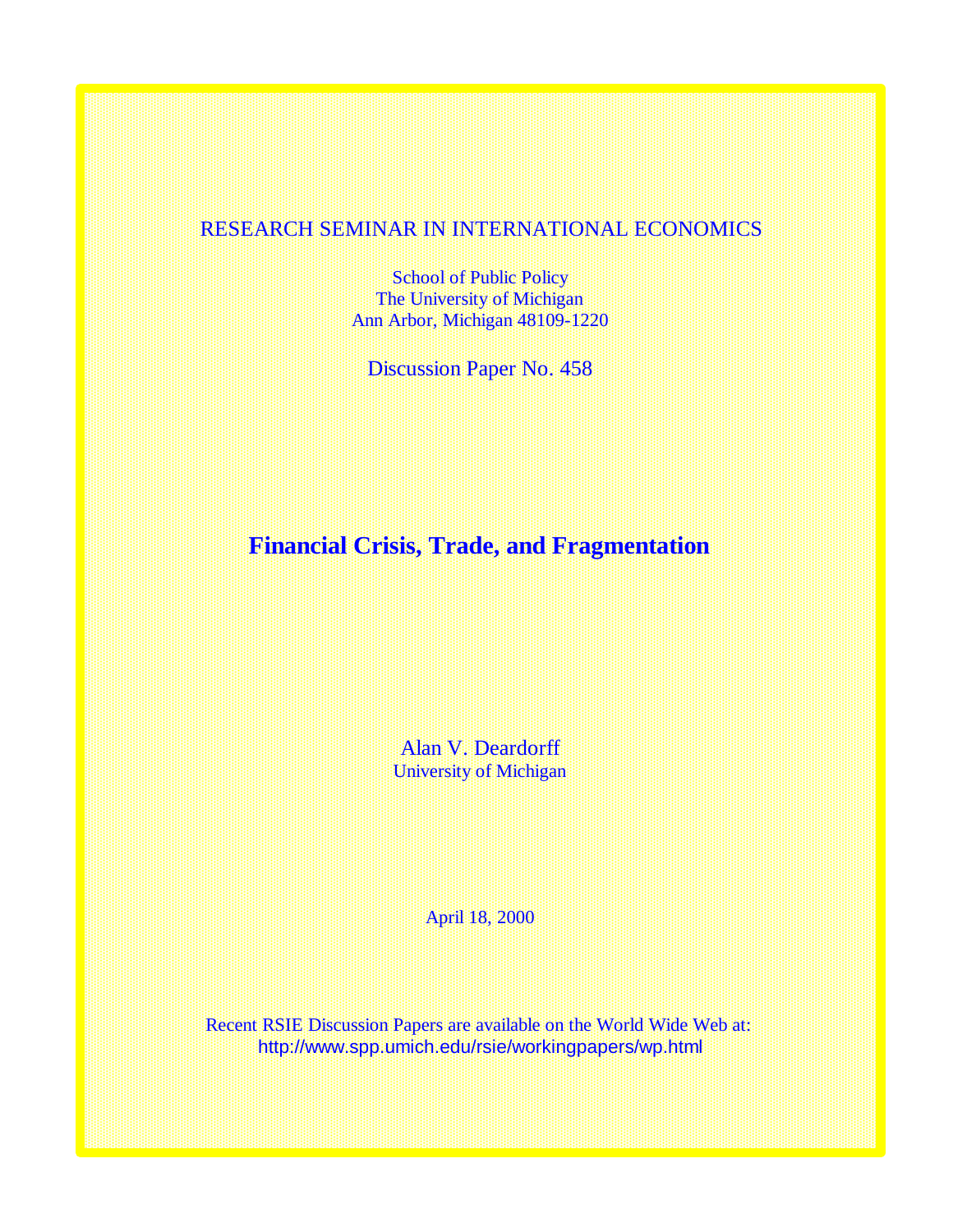# **Financial Crisis, Trade, and Fragmentation**

**Alan V. Deardorff**

**The University of Michigan**

Paper prepared for the conference, "Global Production: Specialization and Trade," Hong Kong, October 25-27, 1999

> Revised April 18, 2000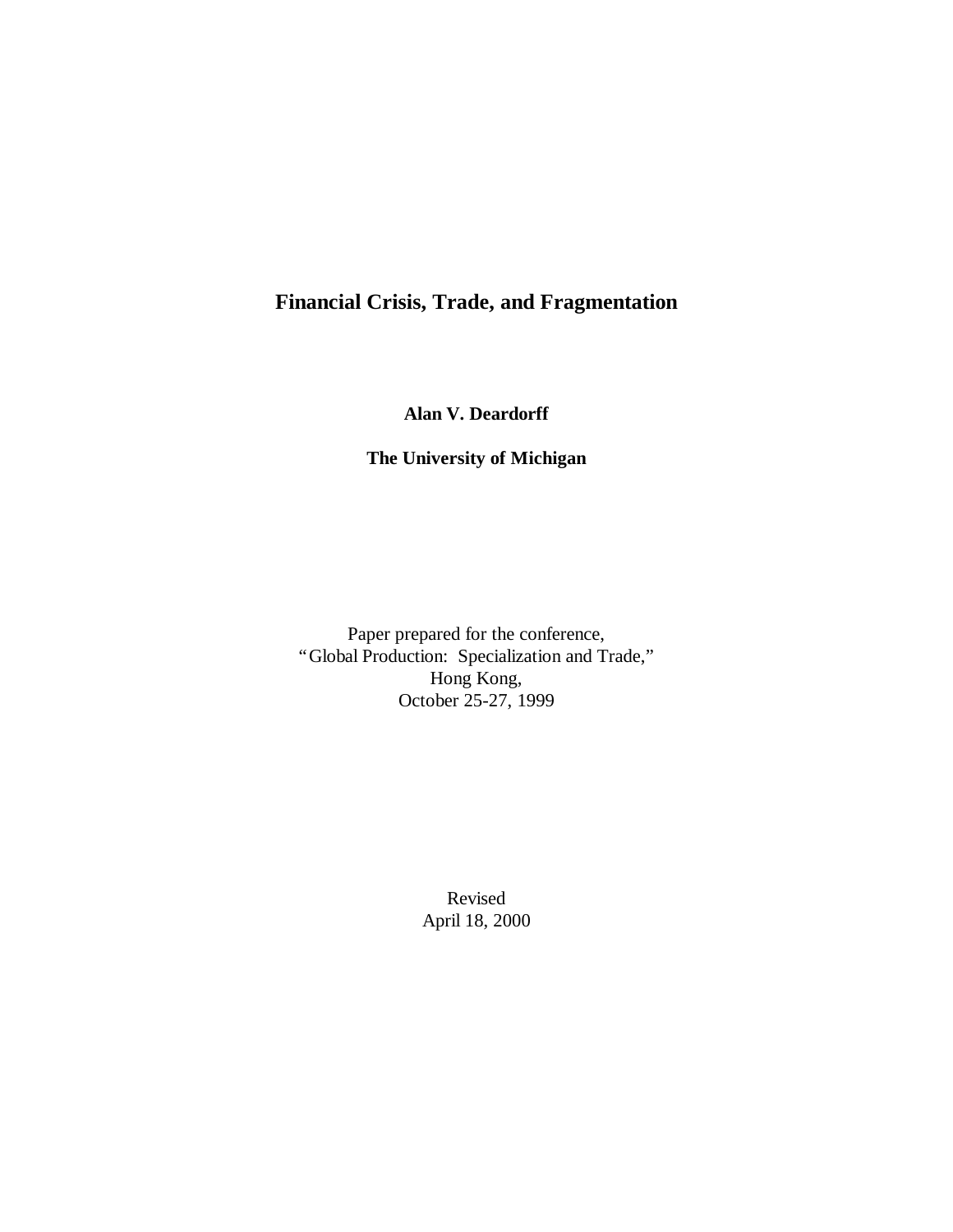### **ABSTRACT**

## **Financial Crisis, Trade, and Fragmentation**

## **Alan V. Deardorff**

#### **The University of Michigan**

Motivated by the Asian financial crises that began in 1997, this paper adds money to a Ricardian model of international trade in order to explore the role of financing costs in generalequilibrium trade. The purpose is to show not only that financing costs matter, but to argue a potentially important effect of a financial crisis. If financial markets suddenly come to expect a country's currency to depreciate, as might happen if it has attempted an unsustainable peg, then that expectation will itself force a depreciation. The depreciation will in turn make it impossible for international traders to repay their financing, and their default will increase the costs of financing trade in subsequent periods. Finally, this crisis-induced increase in costs of trade financing then undermines both trade itself and the gains from trade. The paper also goes on to argue that fragmentation – the splitting of production processes across countries – contributes to both trade and the gains from trade, but in doing so it makes countries more vulnerable to these effects of a financial crisis.

|                          | <b>Keywords:</b> Financial Crisis<br>Fragmentation | Correspondence:           |
|--------------------------|----------------------------------------------------|---------------------------|
|                          |                                                    | Alan V. Deardorff         |
| <b>JEL Subject Code:</b> |                                                    | Department of Economics   |
|                          | F1 Trade                                           | University of Michigan    |
|                          | F34 International Lending and Debt                 | Ann Arbor, MI 48109-1220  |
|                          |                                                    | Tel. 734-764-6817         |
|                          |                                                    | Fax. 734-763-9181         |
|                          |                                                    | E-mail: alandear@umich.ed |

http://www.econ.lsa.umich.edu/~alandear/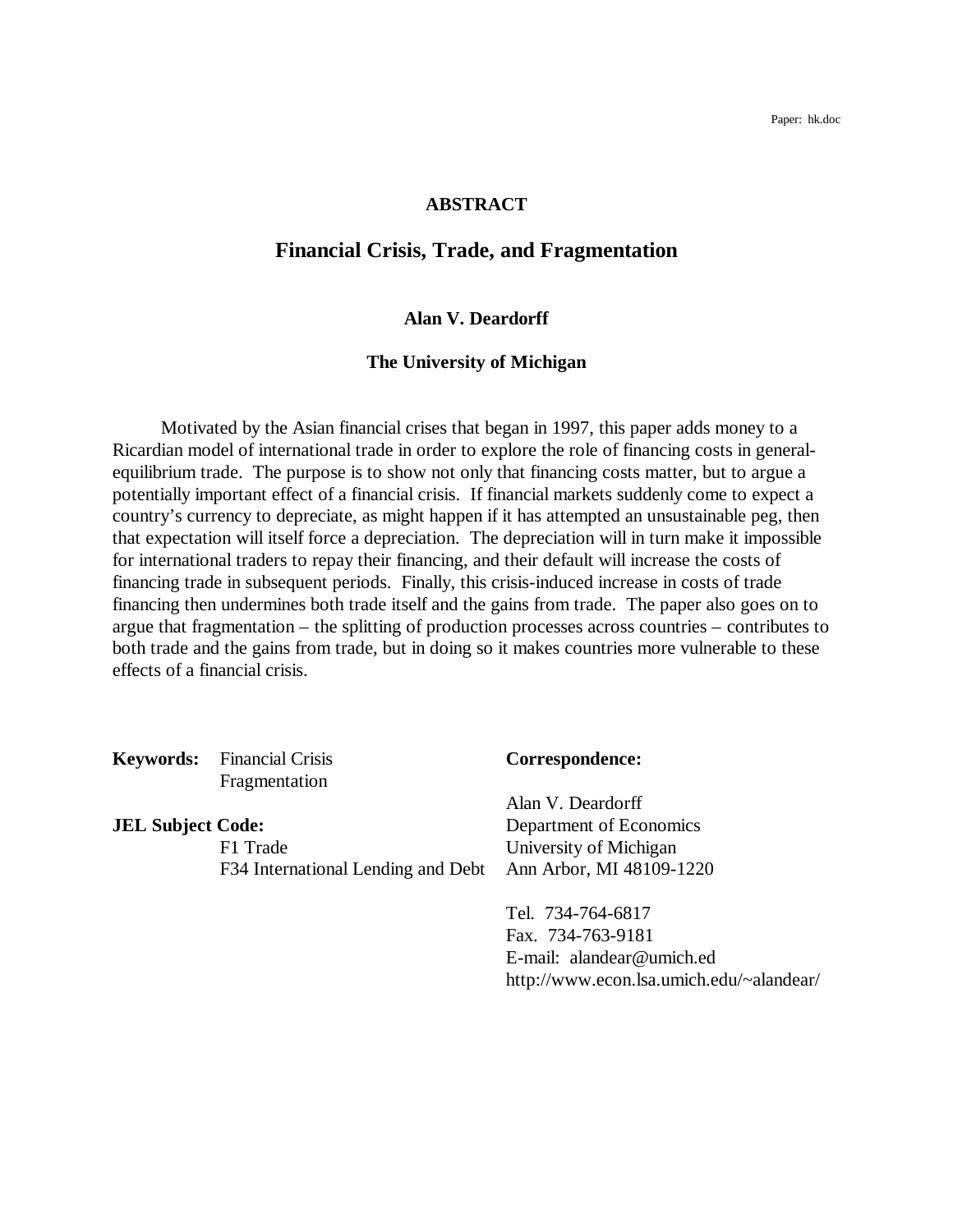## **Financial Crisis, Trade, and Fragmentation \***

## **Alan V. Deardorff The University of Michigan**

### **I. Introduction**

-

Trade economists like myself routinely ignore events in exchange markets, financial markets, and the macroeconomy, but recent events have made that difficult. The Asian financial crisis that began in 1997 caused large contractions in the countries' trade. As documented in Table 1, both exports and imports fell between 1997 and 1998 in most of countries that were hit by the crisis. $<sup>1</sup>$  In most cases, these changes represent not just</sup> the effects of exchange rates on trade balances through prices of domestic versus foreign goods, which might have been expected to reduce imports but to increase exports. Instead, both exports and imports fell. Thus these countries experienced declines in their overall trade, as well as in their terms of trade, and this suggests that they lost much of the gains from trade as well. Of course, the trauma to their economies included other effects as well, many of them macroeconomic, but these effects on trade suggest that trade theory ought to have something to say about both the causes and the effects of what occurred.

<sup>\*</sup> I have benefited greatly from conversations about the topic of this paper with Bob Stern. I also got a very useful and informative taste of cash-in-advance models from a seminar in Ann Arbor by Patrick Kehoe, whose presentation showed me, when I was nearly done with this paper, how it probably should have been done. I also received many useful comments from participants at the Hong Kong conference.

<sup>&</sup>lt;sup>1</sup> Table 1 excludes one other country that was hit hard by the crisis, Malaysia, because its balance of payments data in *International Financial Statistics* stop in 1997. *IFS* also does not report any data for Taiwan, or balance of payments data for Hong Kong, two other countries that were impacted by the crisis.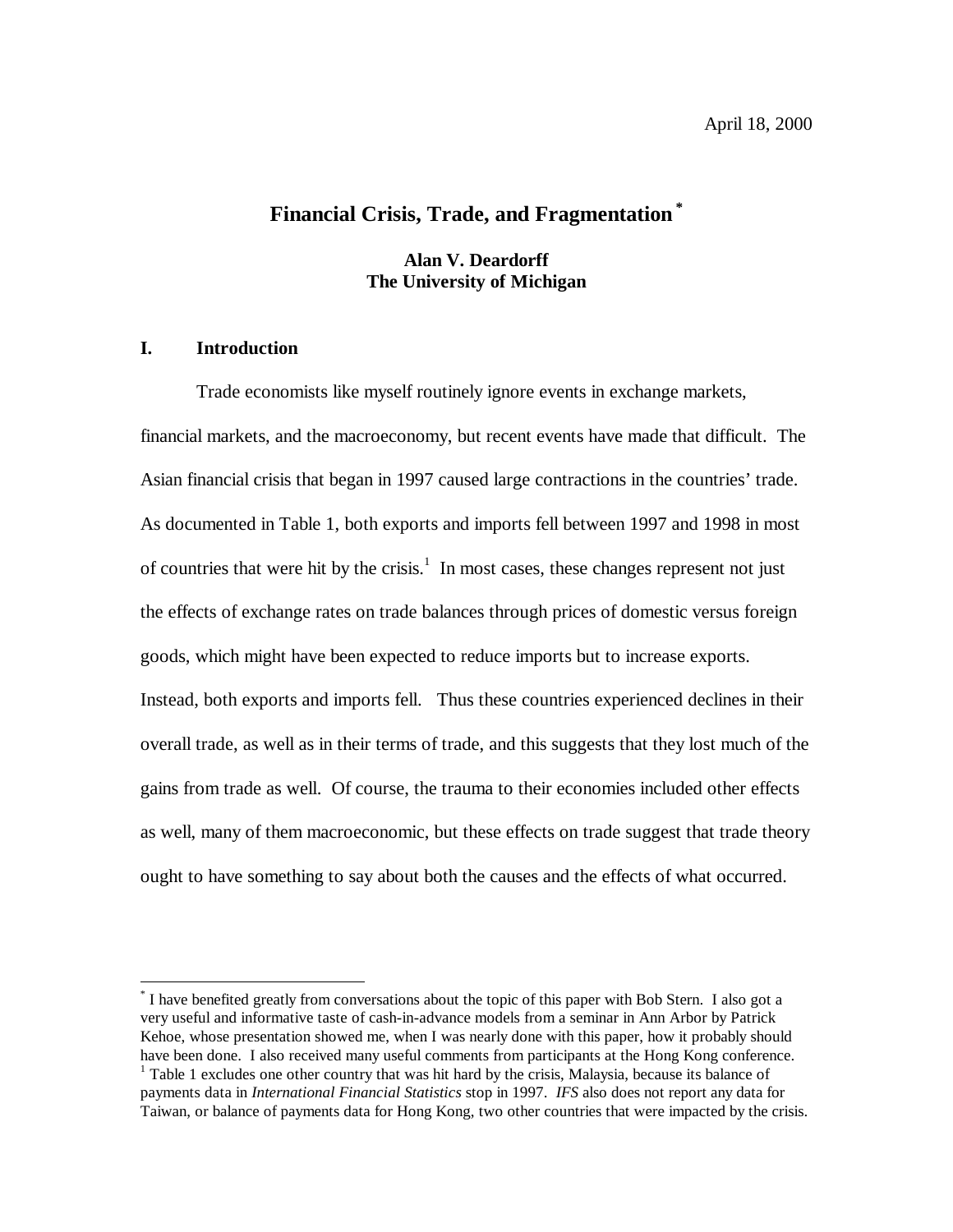My purpose in this paper is therefore to say what I can about financial crisis in the context of a simple Ricardian model of international trade. To do this I need to include some sort of financial assets in the Ricardian model, and my choice for these is simply national currencies. A financial crisis will be modeled as a change in expectations about the exchange rate between these currencies, and I will explore the effects of such a change on international trade. I will also examine briefly a possible cause of such crisis, arising naturally from an attempt to peg an exchange rate at an unsustainable level with insufficient reserves.

All of this is pretty primitive stuff. But remember, I'm a trade theorist, not (anymore) a scholar of international macro or finance. My approach to the problem is therefore to make it as simple as I can manage and hope that I can learn something.

The paper also includes a final section on fragmentation – the splitting of production processes into parts that can be done in different locations. This is included primarily because fragmentation is something I have been working on recently in other papers,<sup>2</sup> and partly because the conference for which this paper was written had that as its topic. The inclusion of fragmentation does indeed add a somewhat interesting dimension to my model here, but it is admittedly not central to its message.

## **II. A Ricardian Model with Money**

Like any Ricardian trade model, mine has goods produced with labor alone and constant unit labor requirements that differ across countries. First, however, let me lay out the closed economy version of the model, since that will clarify the role of money.

-

 $2$  See Deardorff (1998a,b).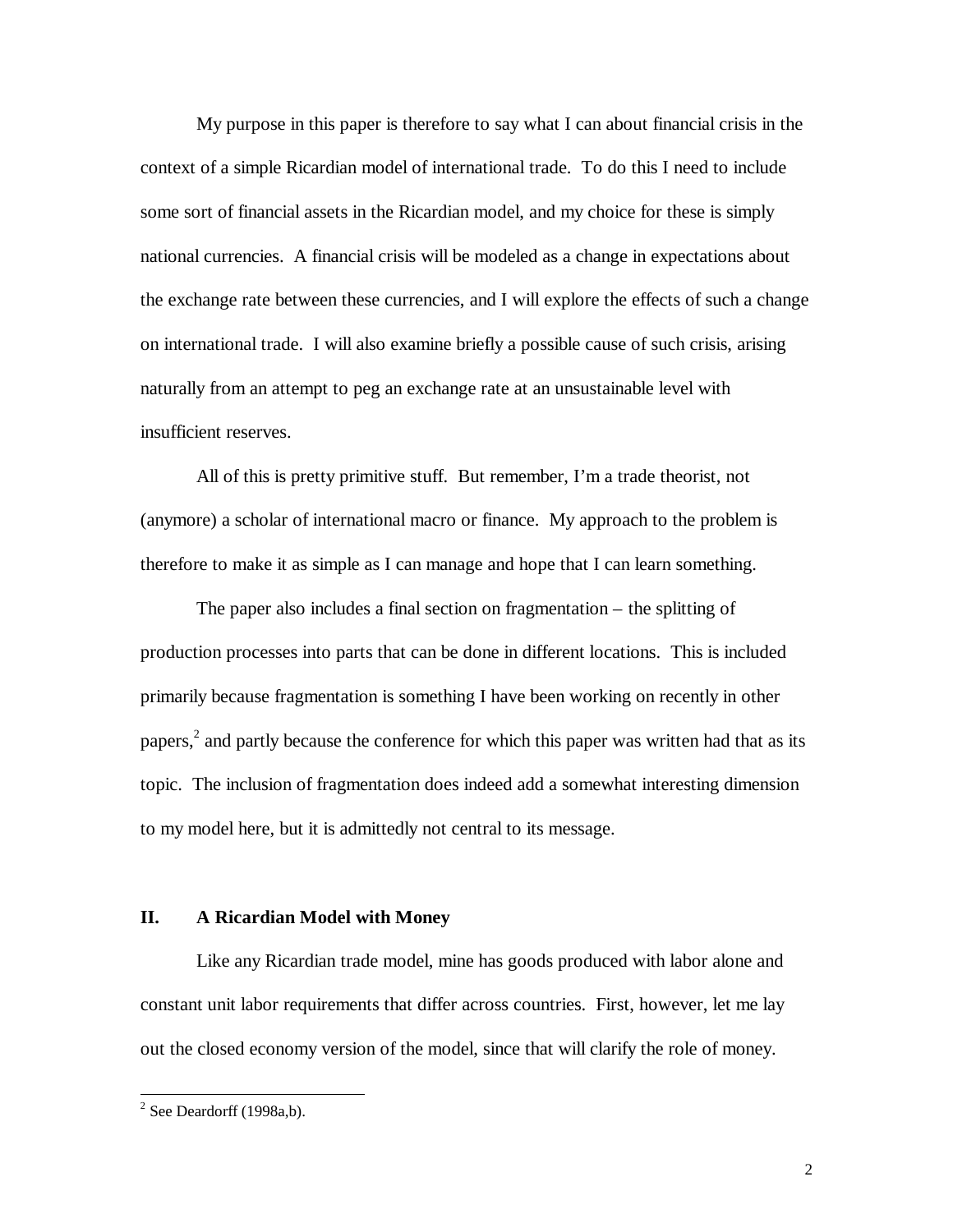#### *Autarky*

The country is endowed with labor, *L*, which is the only factor of production, and it produces two goods, 1 and 2, the outputs of which are  $Q_1$  and  $Q_2$ . Their production requires  $a_1$  and  $a_2$  units respectively of labor per unit of output. They are demanded by consumers, the owners of the labor, who have identical homothetic preferences over the goods only (their labor supply is fixed), described by their common utility function  $U(C_1, C_2)$ . This can equivalently be written in its indirect form,  $V(p,E)$ , where  $p=(p_1, p_2)$  is the vector of prices and *E* the level of expenditure, measured in domestic currency. Demand is therefore the function  $D(p,E)=V_p(p,E)$ .

All transactions in this economy require money, a domestic currency that has been printed by a government that for the moment plays no active role. Instead, a quantity of money *M* exists in the economy and must be used for transactions. It will pass back and forth between firms and workers/consumers over time as firms pay workers to produce, then sell the product to consumers. I will assume that these transactions occur in orderly fashion over a period of time, with workers first being hired and paid, product then being produced, and finally the product sold to consumers. Firms must therefore have money on hand to pay workers before they can employ them, and consumers must have money before they can consume. Neither can exchange goods directly for labor or vice versa. Nor can a unit of currency be used for multiple transactions at the same time.

We could think of starting this process with the firms holding the entire quantity of money *M* and using it to hire workers. However, I will add another step because it will be useful later. Consumers/workers own the existing money stock, and it is they who start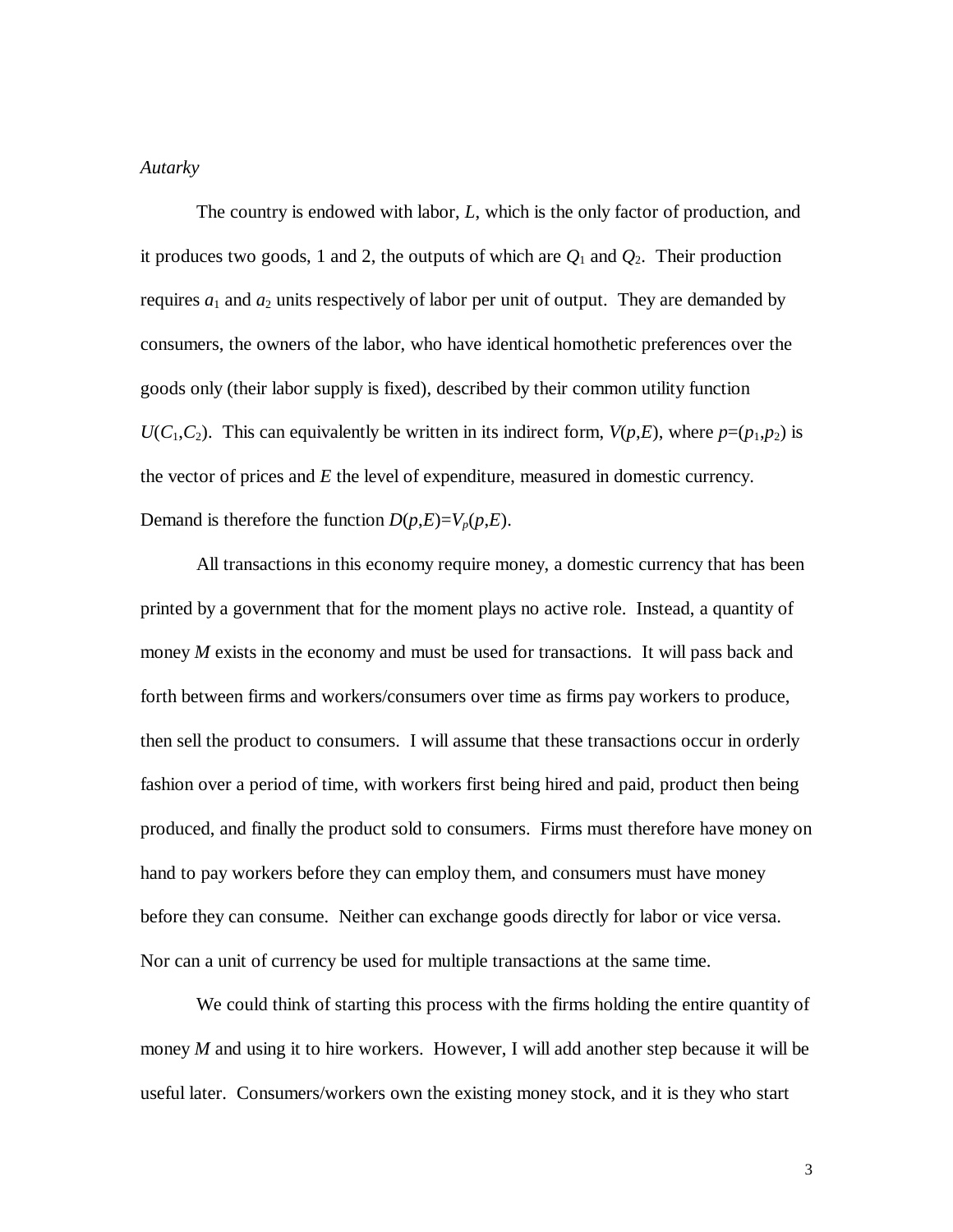with it. Firms must borrow money from them at the start of a period in order to have money to pay their workers. At the end of the period, after production has been completed, firms sell the goods to workers and get money back, which they use, finally, to repay their loans. This arrangement has the advantage that we are assured of the existence of those who own the money, since they are the people who populate the economy, participating as both workers and consumers. Firms, on the other hand, can pass into and out of existence in response profit opportunities, borrowing the money needed to start up, and repaying it out of revenues. In any case, the quantity of money plays a crucial role in this model, since it imposes a strict limit on the total value of, first, the labor that is hired and, at the end of the period, the goods that can be purchased.

The money wage is therefore determined immediately as *w*=*M*/*L*. These workers, employed by firms (which could include self-employment) produce either or both of the goods in quantities that they expect will sell. The firms then sell these goods to consumers for whatever prices *p* will clear the market, in exchange for the money, *M*, that the consumers earlier were paid as workers. Then the process begins again in the next period. I gather that this is in the spirit of the "cash-in-advance" economy that was introduced by Lucas (1982) and that is now commonplace in macroeconomic theory, although I am familiar with little more than the name.

It is customary to assume perfect competition in a Ricardian model, and I will do so here. But I will not necessarily assume zero profits or that equilibrium prices necessarily equal average costs, for it is possible that such prices will not clear the market. This will happen if firms incorrectly anticipate demand, or if, as it will shortly, the government injects more money into the system. Perfect competition here therefore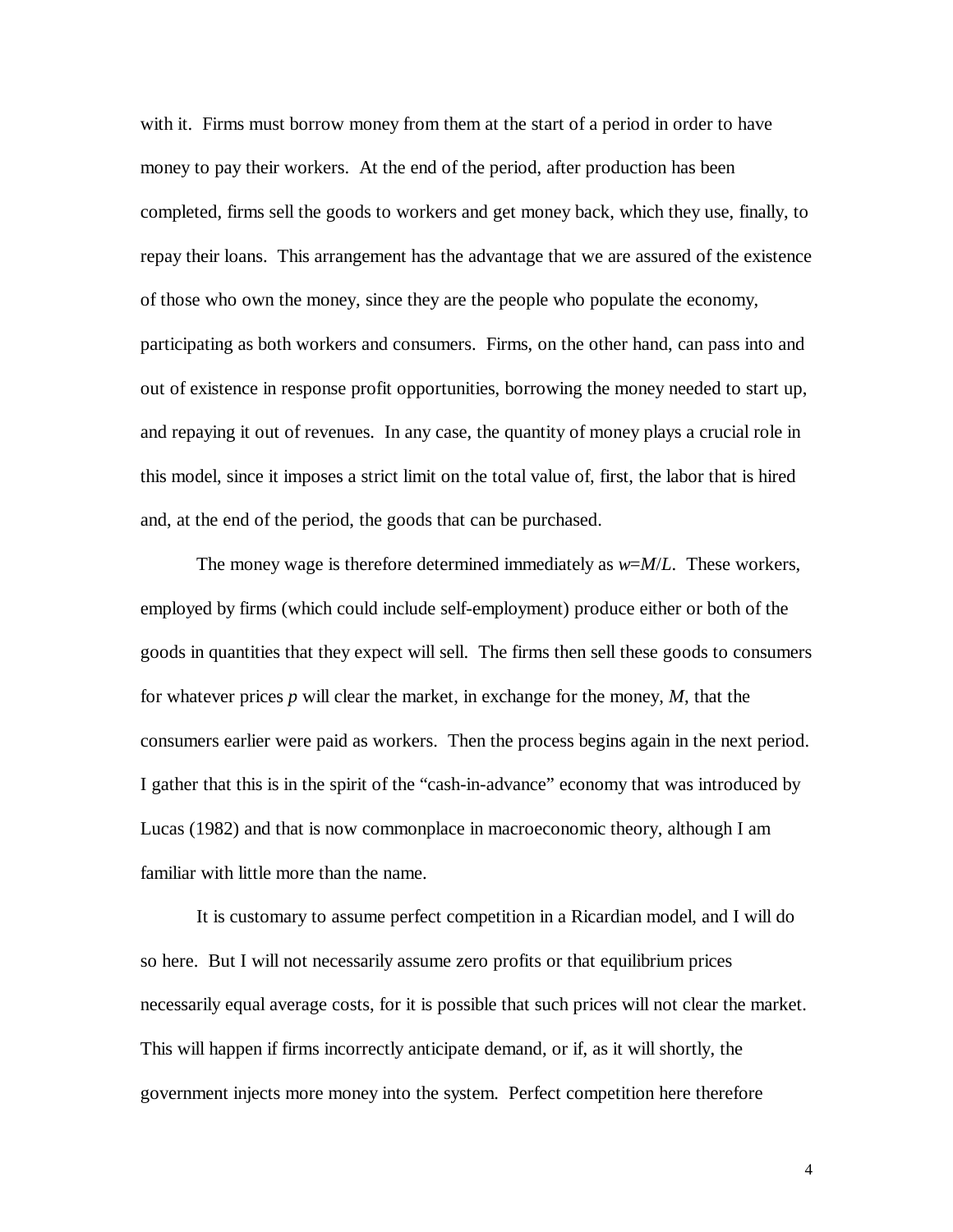means that firms are atomistic price takers maximizing profit as best they can, and that they all expect to earn the same profit on each unit of currency spent on labor, regardless of what it produces. It will be left to the market equilibrium to determine whether either anticipated or actual profit is equal to zero.

Equilibrium in this closed economy therefore consists of a wage *w*, a vector of prices *p*, and a vector of outputs  $Q=(Q_1,Q_2)$  such that the following equations hold:

$$
wL = M \tag{1}
$$

$$
p_j = (1 + \mu)wa_j \qquad j = 1,2 \tag{2}
$$

$$
\sum_{j} a_j Q_j = L \tag{3}
$$

$$
D_j(p, M) = Q_j \qquad j=1,2 \tag{4}
$$

The markup rate,  $\mu$ , is also endogenous, so that this is a system of six equations and six unknowns, although the budget constraint underlying the demand function assures that in equilibrium the markup is zero. That is, using  $(1)$ ,  $(3)$ ,  $(2)$ , and  $(4)$  followed by the budget constraint, we get

$$
M = wL = \sum_{j} w a_{j} Q_{j} = \sum_{j} \frac{1}{1 + \mu} p_{j} Q_{j} = \frac{1}{1 + \mu} \sum_{j} p_{j} D_{j}(p, M) = \frac{1}{1 + \mu} M
$$
(5)

which implies  $\mu$ =0. Thus the equilibrium is the usual Ricardian one with the variables determined recursively:

$$
w = \frac{M}{L} \tag{6}
$$

$$
p_j = \frac{Ma_j}{L} \qquad j=1,2 \tag{7}
$$

$$
Q_j = D_j(a_1, a_2, L) \t j=1,2 \t (8)
$$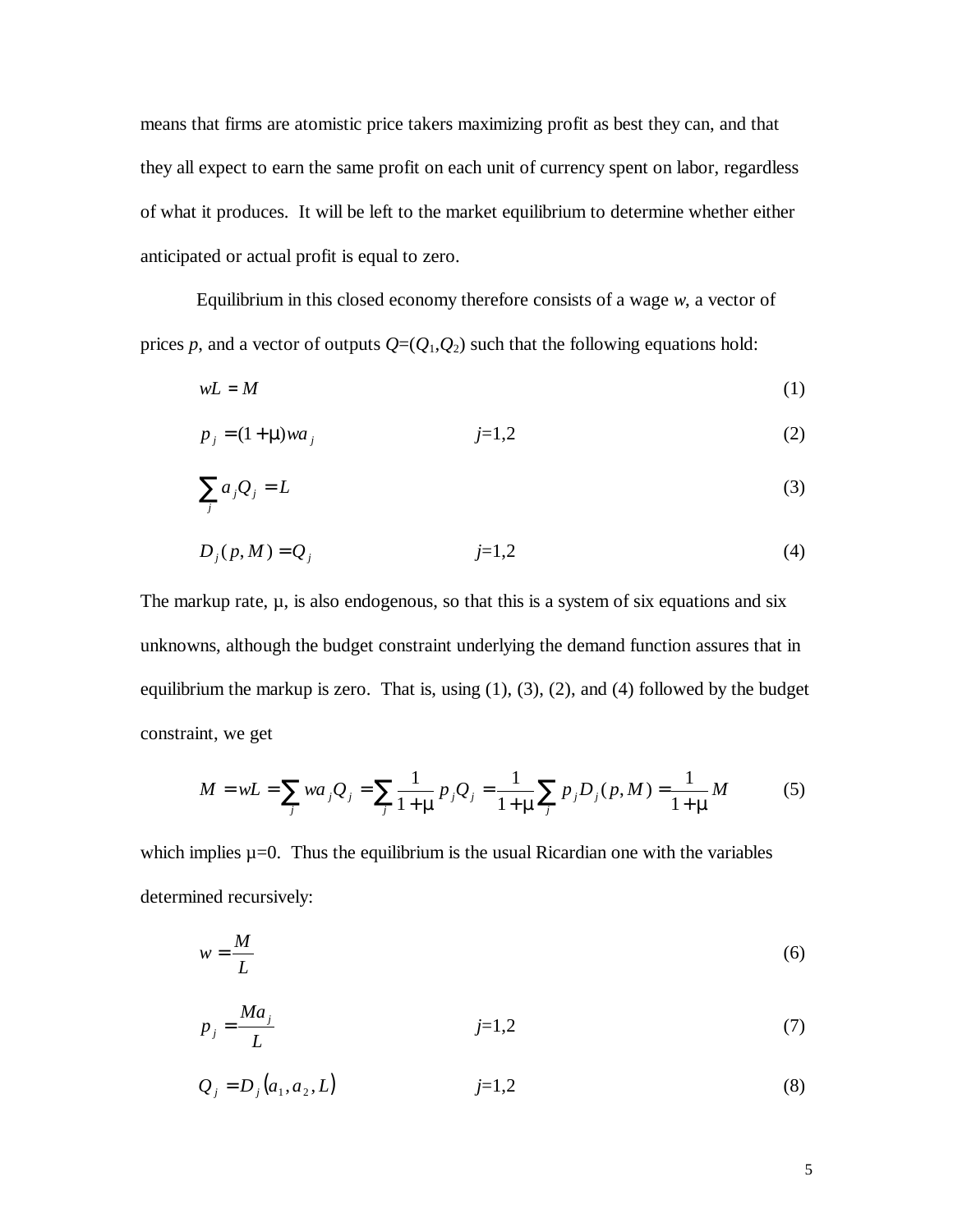where *M* has dropped out of (8) because of the zero-degree homogeneity of  $D(\cdot)$ .

Money does not really matter in this model, so far, as it should not, except for nominal prices and the nominal wage. However it may seem to matter if we now allow the money supply to change. Whether it matters or not then depends on how that change is accomplished. Suppose, for example, that the government injects additional money into the system by printing it and giving it as a transfer payment to worker/consumers sometime during the period, after they were hired as workers but before they spend their wages on consumption. At their first opportunity they will spend all of the transfer, since there is no benefit here from saving, and this will bid up prices above the costs that firms have already incurred. The above solution will still hold, except that

$$
p_j = \frac{(M + \Delta M)a_j}{L} \qquad j=1,2
$$
\n(9)

for any period within which additional money, ? *M*, has been transferred to consumers. If however the money had been transferred to consumers at the beginning of the period instead, before they lent to firms, then the original solution would be unchanged, except that *M* in each period would be the quantity of money including the transfer.

More interesting, perhaps, is a monetary expansion that is spent by the government on real goods, since that may be a more plausible motive for the expansion in the first place. Suppose that government decides to purchase quantities  $G=(G_1,G_2)$  of the two goods at the end of the current period, paying for them with newly printed money. If firms do not anticipate this purchase, then they will produce based on other expectations – perhaps of the demand levels that would have obtained without the government intervention. In that case, the same quantities  $Q=(Q_1,Q_2)$  defined in (8) will be produced.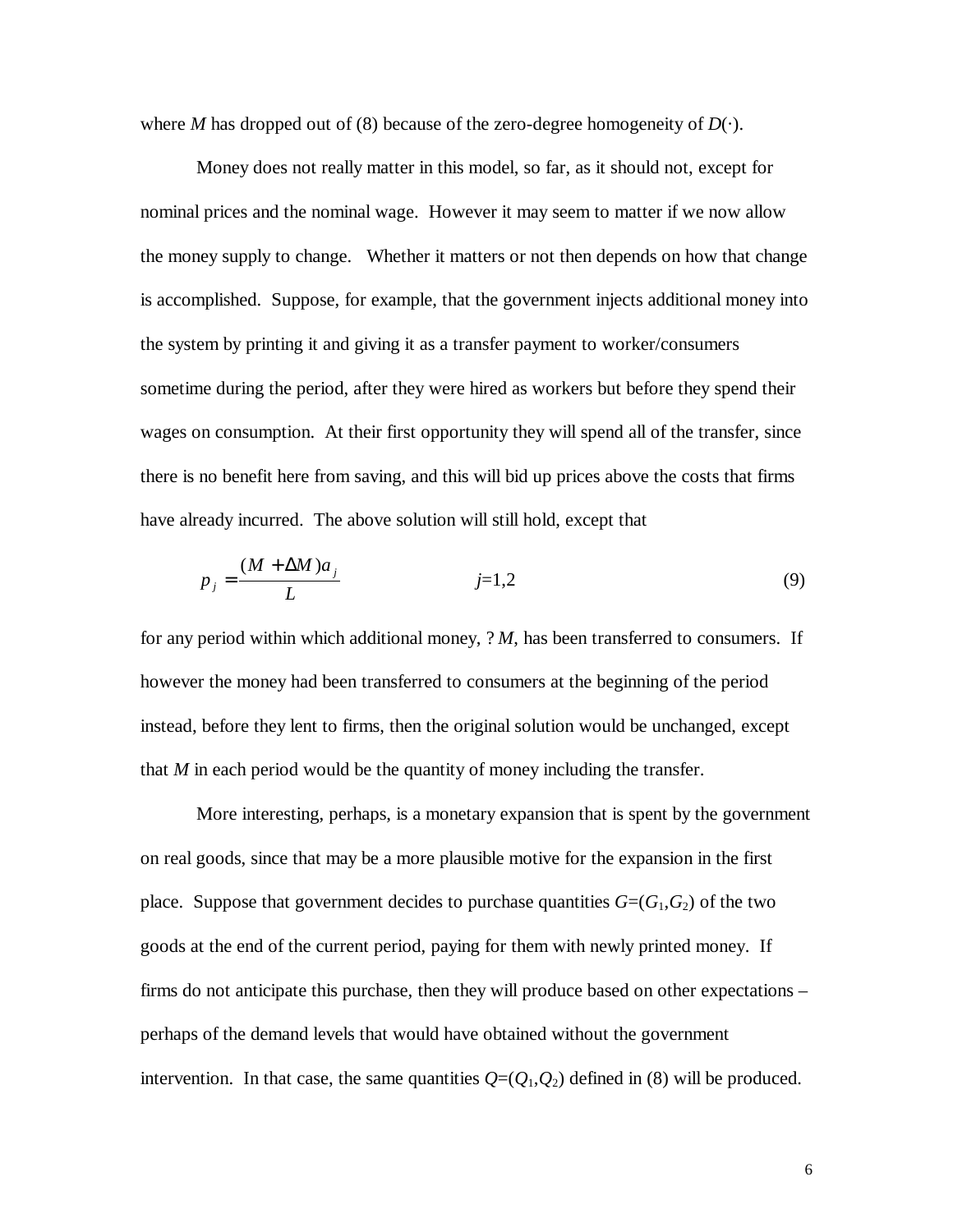However, the market will clear at whatever prices induce consumers to spend their labor income  $M$  on the smaller quantities  $Q$ - $G$ . These prices will be higher, in nominal terms, since the same money *M* is spread over fewer goods, and they will be tilted toward a higher relative price for whichever good the government purchases in higher proportion than consumers.

Of course it is not really money that is mattering here for real variables, but only the fact that the money is being injected by means of real government purchases that differ proportionally from private purchases. Nonetheless, it serves to remind us that while money itself may be neutral, the reasons for its expansion may not be.

With prices rising here over time, consumers would perhaps prefer to move their consumption to an earlier date. But they cannot do this, under the assumptions of the model, since they are constrained, both in the aggregate and individually, to consume no more than the fixed money supply will purchase. However, suppose that prices were falling rather than rising. Then consumers might want to postpone consumption. I will consider this possibility briefly here.

To handle intertemporal substitution, I must first make some assumption about time preference. I make the simplest one possible, that consumers discount consumption in future periods at a constant rate d per period. This is a dangerous assumption, of course, since it seems to invite consumers to postpone consumption indefinitely if the circumstances permit it. However, most of the circumstances I consider will not.<sup>3</sup>

-

 $3$  With these consumers lending money to firms to use throughout the period of production, you might think that they should be paid an interest rate equal to the rate of time preference on the loans. That will indeed be the case when we allow them to lend across periods. However, within the period the consumers have nothing else they can do with the money, since newly produced goods are not yet available for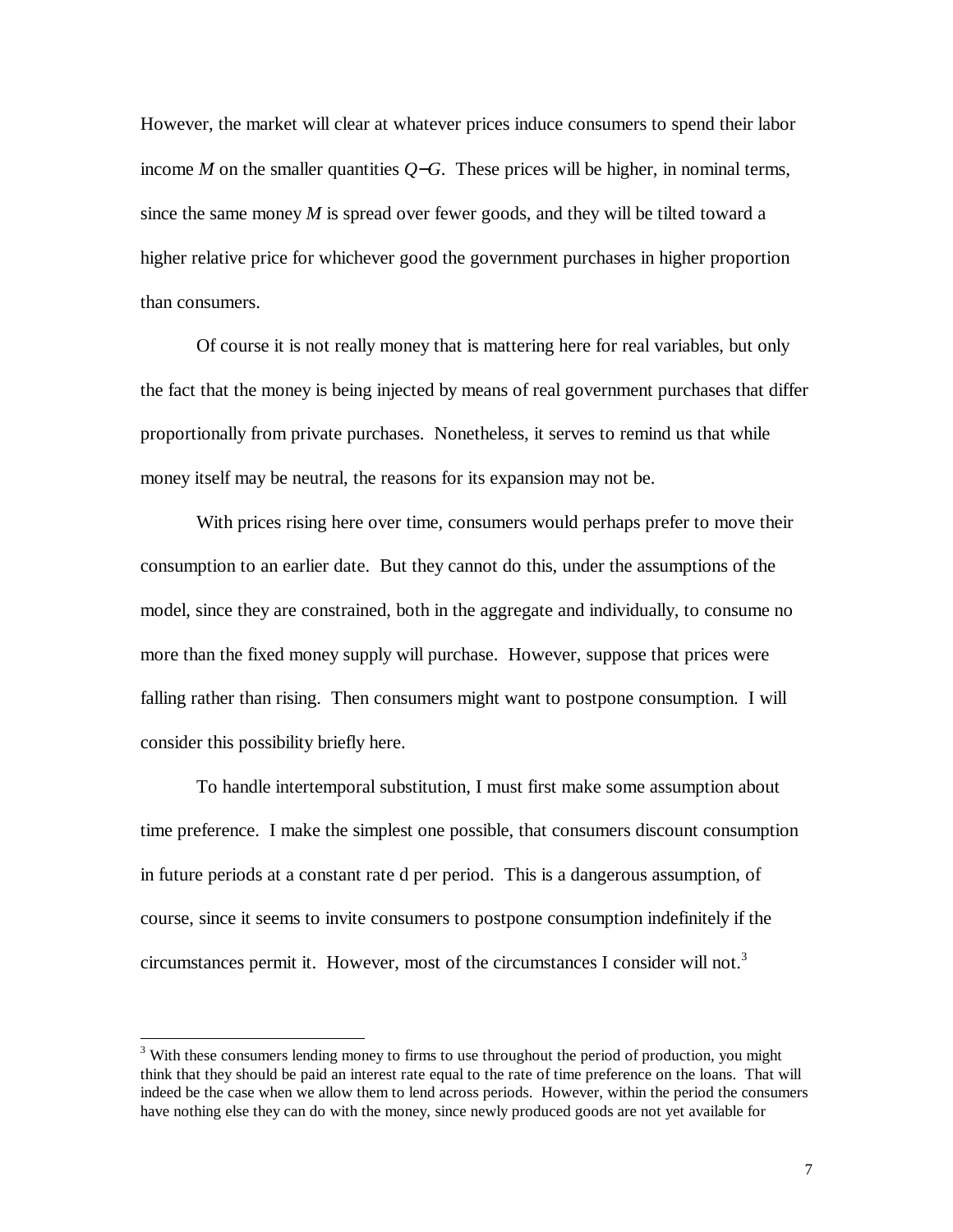Suppose, then, that the government reduces the money supply at a constant rate − *d* per period by what we have seen to be the simplest means available: taxing consumers *d* percent of their money holdings at the start of each period, before they lend it to firms who use it to hire labor. And suppose that the government destroys the tax proceeds. The above solution then holds, with the money supply *M* falling at the rate *d* per period, and both prices and the wage also falling over time at that rate.

Or at least, this holds so long as *d*<d, for in this case it will continue to be true that the extra consumption that a consumer could get by waiting – the percentage *d* permitted by the lower price – is too small to compensate the impatient consumer for consuming less than their wage.

But suppose that *d*>d, meaning that the government deflates money and prices at a rate faster than the rate of time preference.Then it would seem that we are in exactly the situation alluded to above, where consumers will want to postpone consumption indefinitely. Indeed we are, except for one thing: If consumers don't buy the goods that have just been produced, firms will be unable to hire labor for production during the next period, and a shortage will emerge, raising prices after all.

That is, if prices were expected to be lower next period than they are this period by a fraction greater than the rate of time preference, then consumers would choose to buy nothing in the current period, and the goods market would not clear. Therefore, if it is known in this period that the government will tax away the fraction *d* of the money supply next period, then prices this period must already fall below the levels that otherwise would have been appropriate for the current money supply. How much below? Enough so that

-

consumption, and the markets for last period's goods have closed. So the equilibrium interest rate is zero,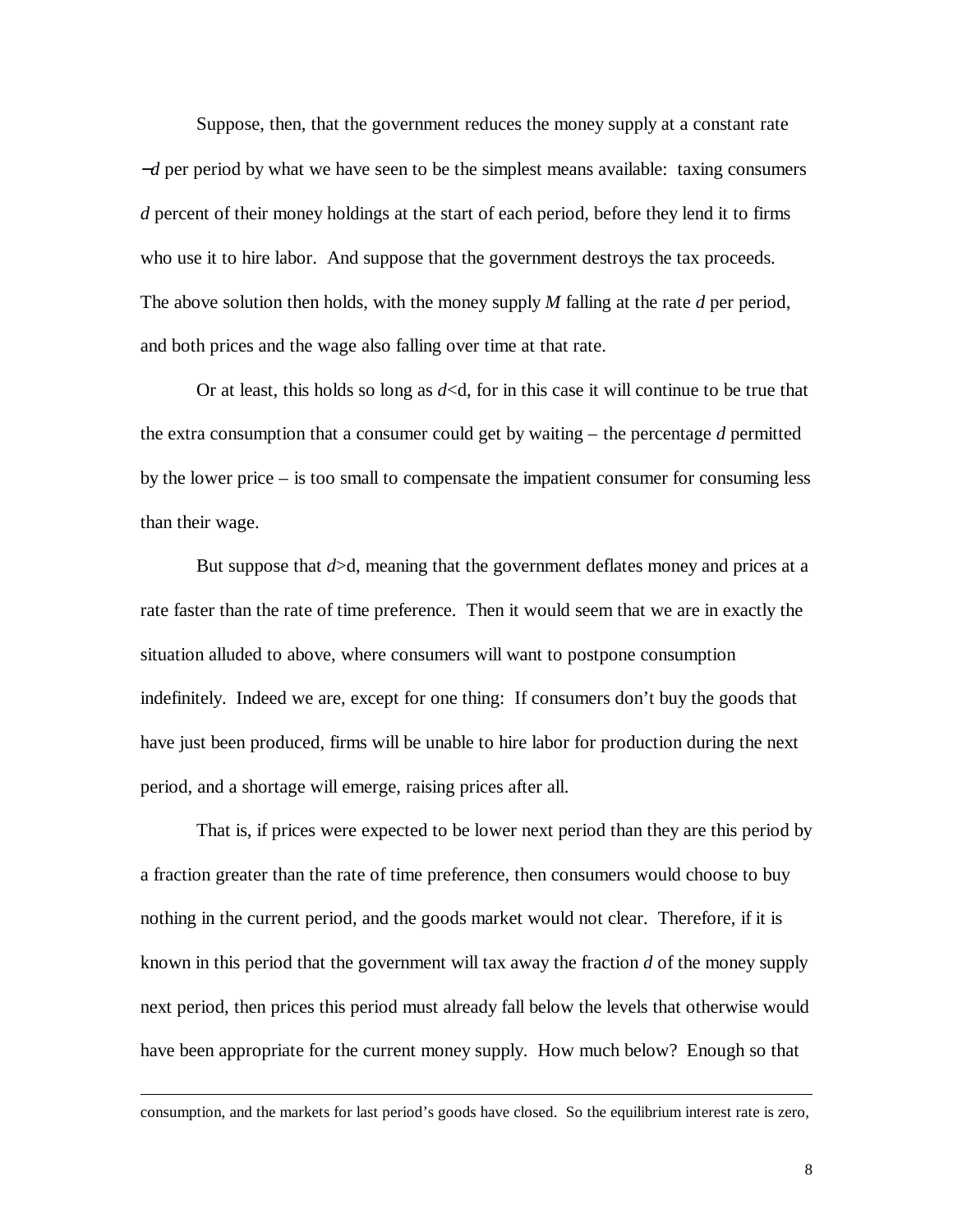consumers become indifferent between buying today and waiting. At these lower prices, they cannot spend all of *M* on current goods, since that would more than exhaust supply of goods. But that may be manageable, since they can simply hold on to part of *M* to spend next period.

However, this means that firms no longer get all of *M* as revenues with which to pay back their loans from consumers. And consumers therefore have less to re-lend to firms at the start of next period for them to use to hire labor next period. It follows that next period's wage must fall even more than it might have due to the tax alone. This in turn causes next period's prices to be lower as well, complicating matters further. To allow for all of this, we would need to look further ahead and find a time path for both prices and wages that is consistent with the path of the money supply, taking into account the constraint on the rate of deflation and its effects on demands for goods.

To solve for such a path would take me too far afield (and out of my field, as well). But I conjecture that the following results would hold: An attempt to reduce the money supply at a constant rate *d*>d indefinitely will, under my assumptions, cause the economy to implode, as consumers will indeed attempt to postpone consumption indefinitely. In contrast, an attempt to reduce the money supply at such a rate only temporarily, with it then settling at a new lower level from then on, may be workable. However, the price level in that case will not simply follow the same path as the money supply. Instead it will drop immediately much closer to its long-run level as soon as information about the new path is first obtained. Consumers will hoard a fraction of the money supply in anticipation of the further decline in prices that they know will occur.

-

at which consumers are indifferent between lending the money to firms and not.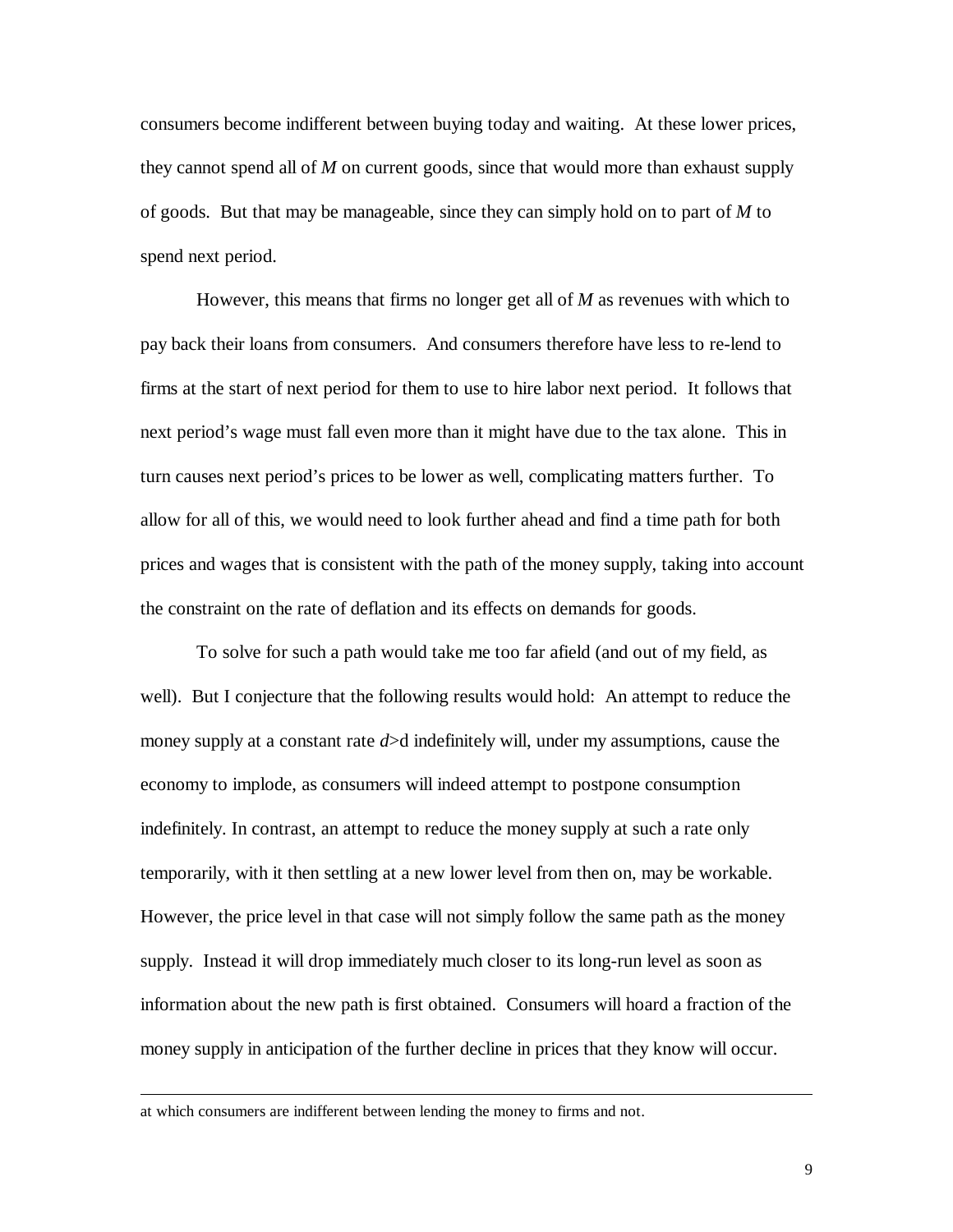And finally, I suspect that if such a path to a lower money supply is traversed too quickly, the bottom may fall out of prices anyway. This will happen in spite of the fact that an ultimately stationary money supply is in the works. For hoarding holds back money from firms, lowering wages and therefore prices, and causing a sort of speculative deflationary bubble.

### *Trade*

I turn now to an economy that trades. The model that I have in mind in principle is a two-country model, with each country modeled like the one above, but with different relative productivities and therefore comparative advantage, and also with different currencies. Like any Ricardian model, this one would admit of two kinds of equilibrium, one in which both countries specialize and another in which one does not. In addition, finding which solution obtains for particular parameters, and even specifying the equilibrium would get a bit messy, because of the need to distinguish notationally both two countries and two goods. I therefore opt to avoid many of these complications here using instead the familiar trade theorist's assumption of a small open economy. That is, in the two country model that is in the background, the foreign country is so large that it necessarily must produce both goods, and its prices, both nominal and relative, are only imperceptibly sensitive to any changes in its trade with the small country that we study explicitly.

Thus I continue to examine a country with labor force *L*, unit labor requirements  $a_1$  and  $a_2$ , consumer demand function  $D(p,E)$ , and money supply *M*. But this money is now its own currency, and while it (and only it) is required for all domestic transactions, it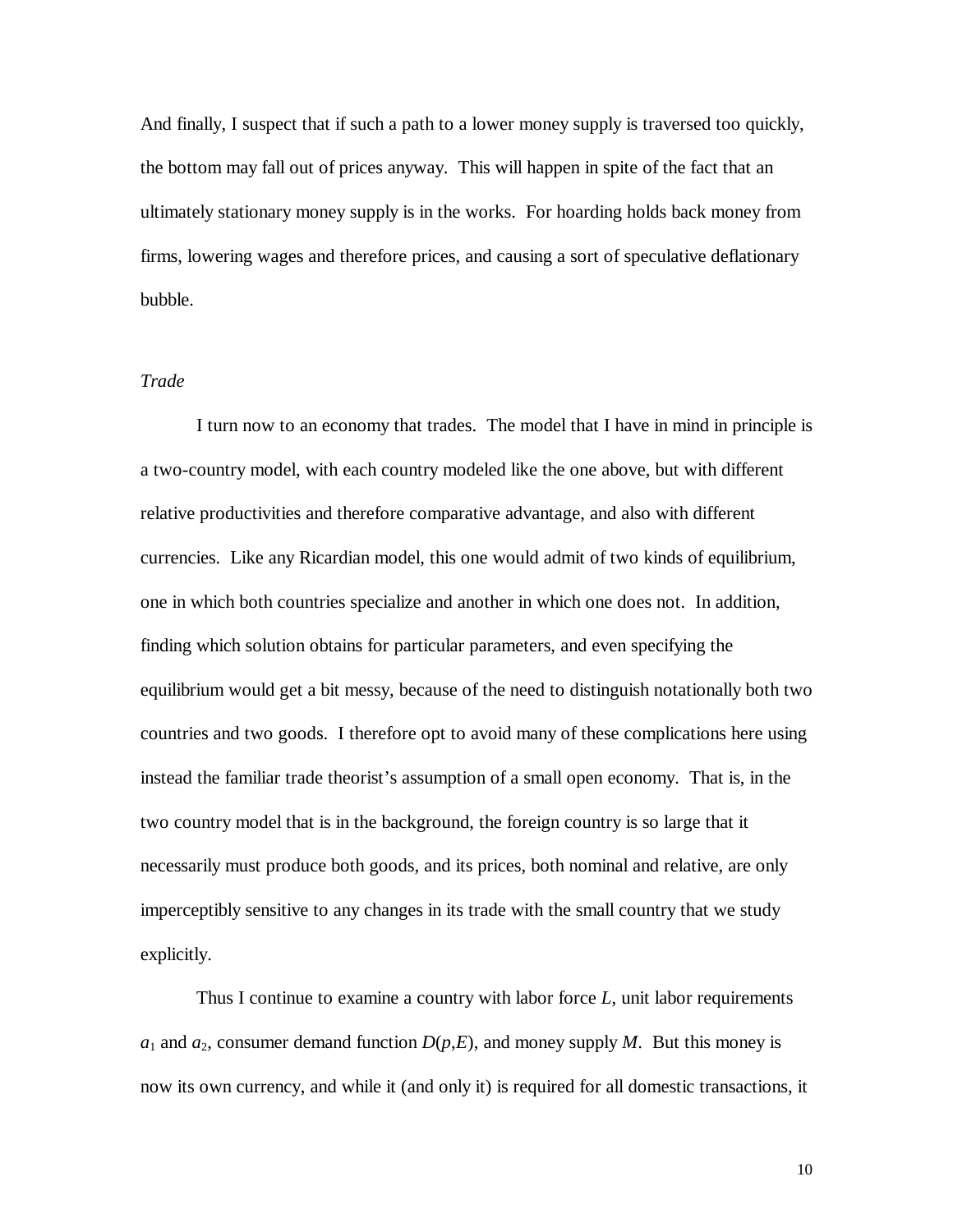is not acceptable abroad. The larger world, therefore, has its own prices  $p^* = (p_1^*, p_2^*)$ 2 \*  $p^* = (p_1^*, p_2^*)$ expressed in the different "world" currency, and we take *p\** as given and impervious to the home country's trade or other transactions.

Trade could now be introduced by simply allowing domestic firms to sell abroad as well as, and at the same time as, at home. They would use their foreign-currency revenues to buy foreign goods and then bring them home to sell to domestic consumers. I will not do that, however, because my objective is to model financial crisis, and I think that requires someone to take an open position across currencies. Therefore, to allow for this in a simple way, I will assume that it takes time, one period, to complete an export or an import. This time-cost of trade could arise most obviously from transportation, but one could think of it equally as arising from other requirements of trade, such as negotiating the deal with the foreign customer, or dealing with bureaucratic red tape. The point is that, while I will not allow for any explicit resource cost of getting goods from one country's market to the other, I will assume that it takes one period of time. This will be true for trade in both directions.

For exports, then, the story is as follows. Firms borrow domestic money from consumers and hire labor as before to produce either or both of the two goods. Once produced, they can sell these goods in the current period to domestic consumers. Or alternatively, they can ship them abroad at zero resource cost and sell them there in the next period for next period's foreign price in foreign currency. At that time they can instantly exchange that foreign currency with others who wish to convert in the other direction on a global and costless foreign exchange market. This leaves exporters with domestic currency with which to pay back their loan. The result of all of this is that, by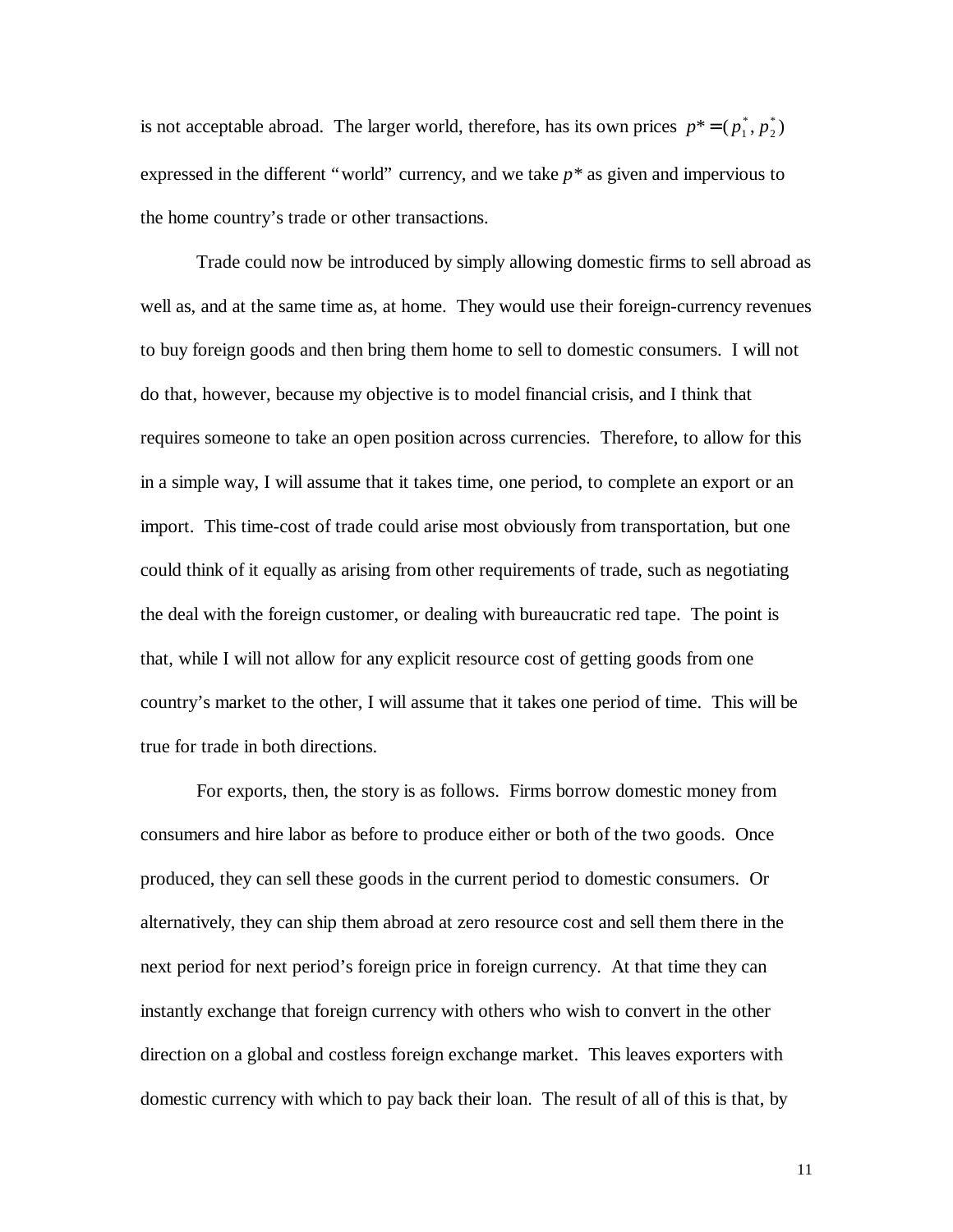exporting, firms get access to the foreign market, but this delays by one period their receipt of the domestic currency they need in order to pay back their original loan. At the same time, exporting also subjects them to the potential uncertainty of both next period's prices and next period's exchange rate.

The delay itself is costly, because of the rate of time preference of consumers, and perhaps for reasons of risk as well. Consumers will not be willing to postpone consumption to the next period unless they can get at least that fraction, d, as a real rate of interest on the loan to firms. In addition, the uncertainty of trade may add a risk premium to what lenders require. To allow for this, I will simply assume a domestic real interest rate, *r* per period, that is at least as great as d. Firms, therefore, must pay back in real terms (1+*r*) times what they borrow to produce for export. They will therefore not choose to export at all unless they expect to get a (real) price that is at least that much higher than they could get by selling their product at home in the current period. On the other hand, if they could get even more than this, then they would decline to sell at all in the domestic market. Thus for exporting to happen at all, along with serving the domestic market, the expected foreign price of an exported good, converted at the expected exchange rate, must be exactly *r* percent higher than its domestic price next period. If domestic prices are rising at a rate of inflation p per period, then the expected foreign price next period must be higher than the current domestic price by the nominal interest rate,  $i=r+p$ .

The story for imports is a little different. I could assume that foreign producers behave in exactly the same way as domestic exporters – borrowing from foreign consumers, producing and shipping their product to the home country where they sell it a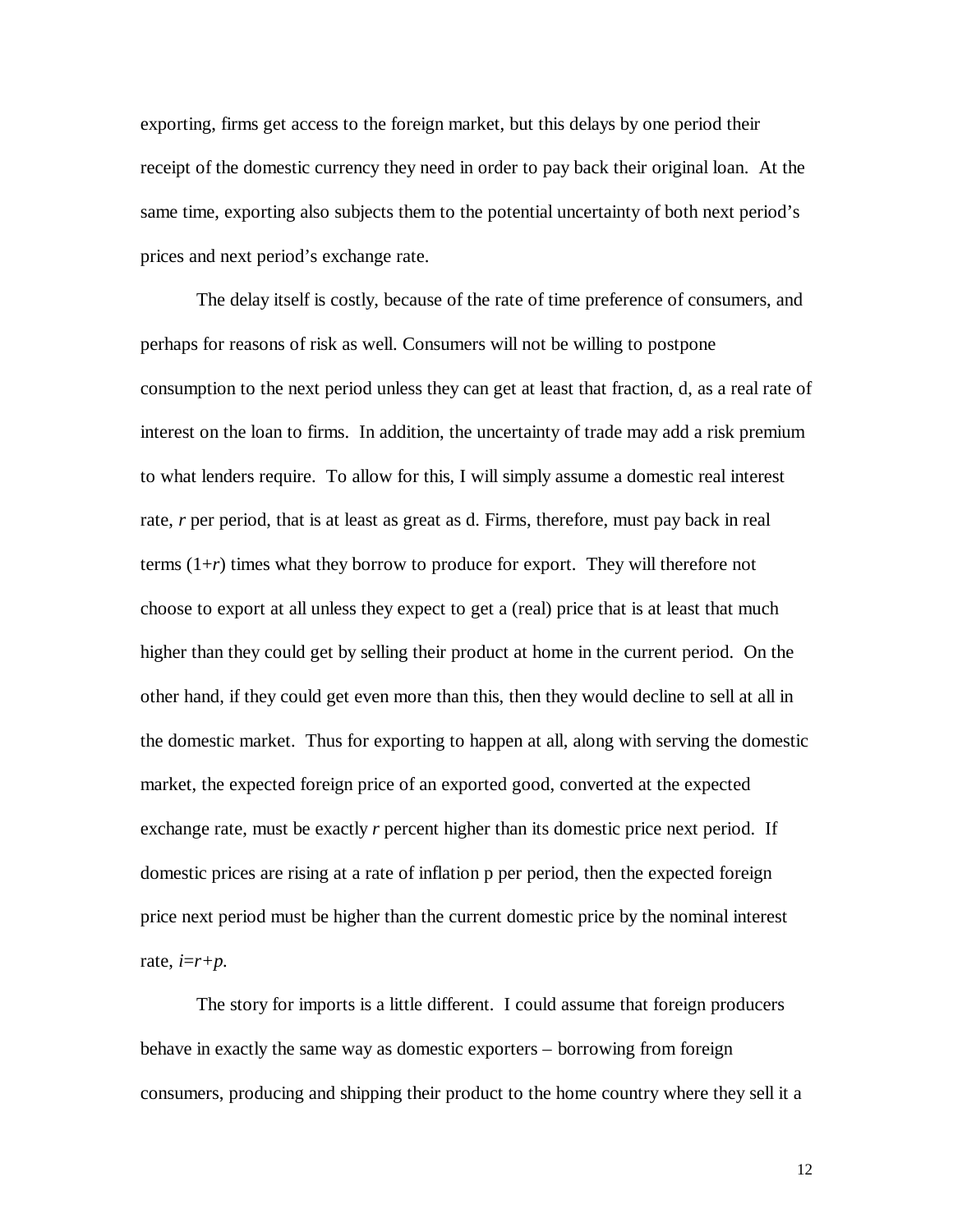period later, and exchanging the revenues for their own currency at that time to repay their financiers. However, since I wish to model a small country that may be even more unfamiliar to the world than the world is to it, I will assume instead that the perceived risk on such a transaction is prohibitively high. Instead, for our country to import, it is domestic firms that must undertake the transaction, and to do so they must borrow foreign currency from lenders abroad. The real interest rate for doing so, which I will call *r*\*, is not simply the foreign real rate of conventional interest, but instead includes a perhaps substantial risk premium that is also motivated by the unfamiliarity of foreign lenders with the credit-worthiness of domestic borrowers.

Thus, like *r* for exporters, *r*\* for importers is an extra real cost that they must expect to cover in order to import. They will import only if the expected domestic price next period of the imported good, converted to foreign currency at the expected exchange rate next period, is (1+*r*\*) times next period's foreign currency price of the imported good abroad. Of course, if the expected price were even higher than this, then competition among potential importers would bring it down. If there is foreign inflation at rate p\* per period, so that the foreign nominal interest rate is *i*\*=*r*\*+p\*, then imports will require the expected foreign-currency-converted domestic price to equal (1+*i\**) times the current foreign price.

Together, then, the needs of both exporters and importers therefore require that relative costs at home differ from exogenous foreign relative prices by  $(1+r)(1+r^*)=(1+f)$ in order for trade to take place. If they do not, then the small home country will not trade. We can think of f as the total financing costs of trade. To get an equilibrium in which trade occurs, I therefore assume that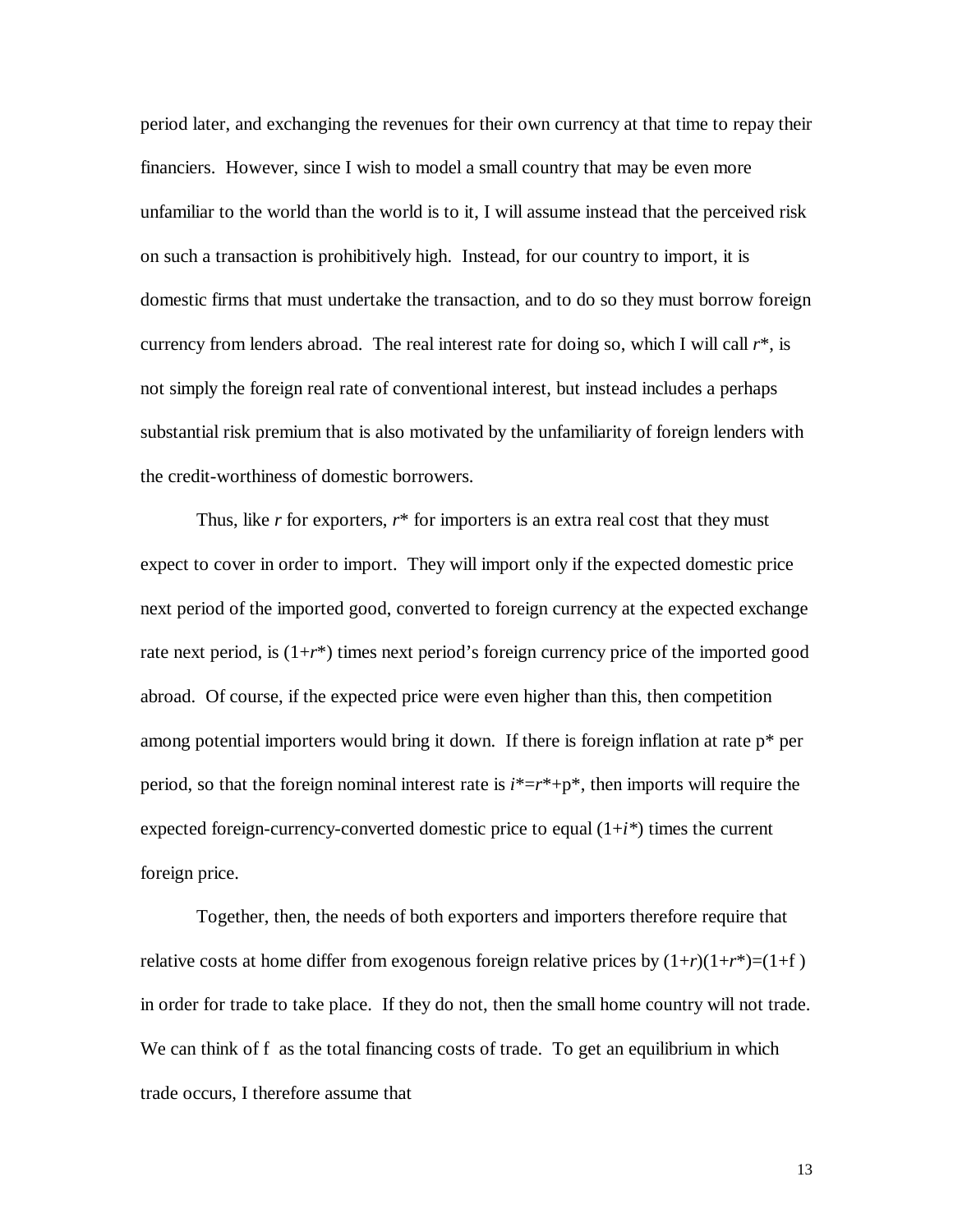$$
\frac{a_1}{a_2}(1+\varphi) < \frac{p_1^*}{p_2^*} \tag{10}
$$

Thus the small economy has a comparative advantage in good 1, of sufficient size for it to overcome these financing costs of trade, and indeed to specialize completely in good 1.<sup>4</sup>

With this assumption fully determining the pattern of specialization and trade, the rest of a trading equilibrium can be specified fairly simply, although it is now necessary to take careful account of time. In general, let  $x(t)$  be the value of any variable x in period t, including those already introduced, and let any variable with a star be that of the world. Specifically, let  $X_i$  be the quantity of good *j* exported by the home country, and  $X_i^*$  the quantity exported by the foreign country and thus imported at home. Finally, let *e* be the exchange rate, defined as the home country's domestic currency price of foreign currency.

A trading equilibrium then consists of a domestic wage *w* and prices  $p=(p_1,p_2)$ , in domestic currency, levels of output  $Q_1$ , exports  $X_1$ , and imports  $X_2^*$ , and the exchange rate *e*, all of these indexed by time *t*, such that the following equations (11-18) all hold:

$$
w(t)L(t) = M(t) \tag{11}
$$

$$
a_1 Q_1(t) = L(t) \tag{12}
$$

$$
p_1(t) = (1 + \mu(t))w(t)a_1
$$
\n(13)

$$
[1 + i(t)]p_1(t) = e(t+1)p_1^*(t+1)
$$
\n(14)

$$
p_2(t+1) = [1 + i * (t)]e(t+1)p_2^*(t)
$$
\n(15)

$$
e(t)p_1^*(t)X_1(t-1) = p_2(t)X_2^*(t-1)
$$
\n(16)

$$
D_1(p(t), M(t)) = Q_1(t) - X_1(t)
$$
\n(17)

-

 $4$  If (10) were to hold with equality, then the pattern of trade would be determinate, but the volume of trade would not be.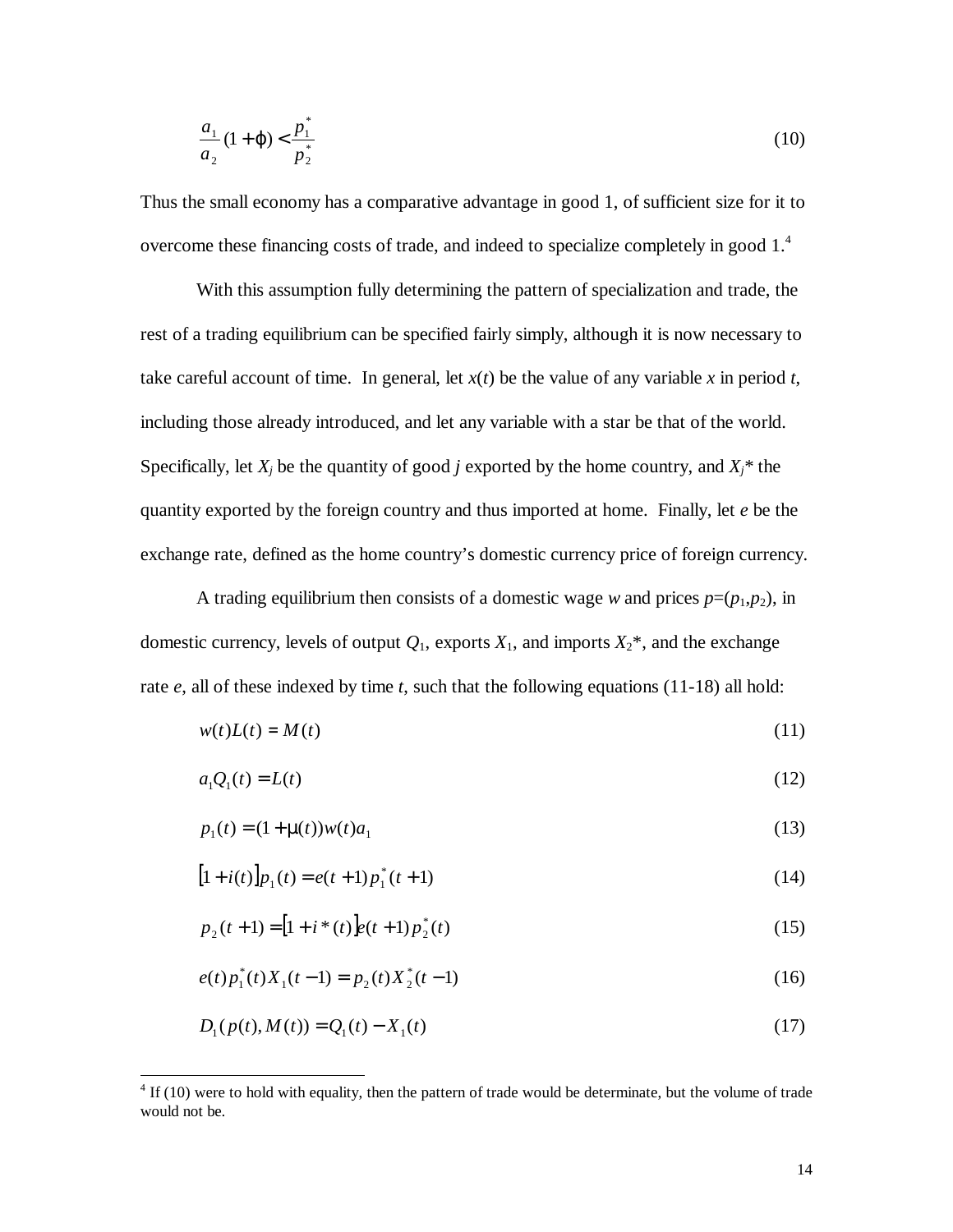$$
D_2(p(t), M(t)) = X_2^*(t-1)
$$
\n(18)

The first three of these equations represent the cash constraint on wages, the full employment condition, and the markup of price over cost, exactly as in the closed economy except that here they are simplified by specialization. Equation (14) reflects the requirement discussed above, that exports yield an *i* percent higher price next period than domestic sales this period, expressed in the same currency exchanged next period. (15) does the same for imports, using the foreign nominal interest rate on domestic borrowing from abroad,  $i^*$ . (16) is the exchange market equilibrium condition, or balance of payments constraint. The left side is this period's demand for domestic currency by last period's exporters, while the right side is this period's supply of domestic currency by last period's importers. Finally, equations (17) and (18) equate domestic demand to supply, the latter originating last period as foreign exports in the case of good 2, which the home country does not produce.

This system of equations is not particularly simple, largely because current values depend both on last period's decisions to trade and on expectations about next period's prices and exchange rates. I will therefore not attempt to characterize the solution for arbitrary time paths of exogenous variables. Instead I will look primarily only at steady state solutions and then use the structure of the model to discuss, more loosely I'm afraid, the subject of financial crisis.

Consider first the stationary solution. That is, suppose that *M*, *L*, *p*\*, *i*, and *i*\* are all constant over time. Then other variables will be constant as well, and there will be no inflation, so that  $r=i$  and  $r^*=i^*$ . A stationary solution will satisfy all of the above equations with their time indices removed, as follows: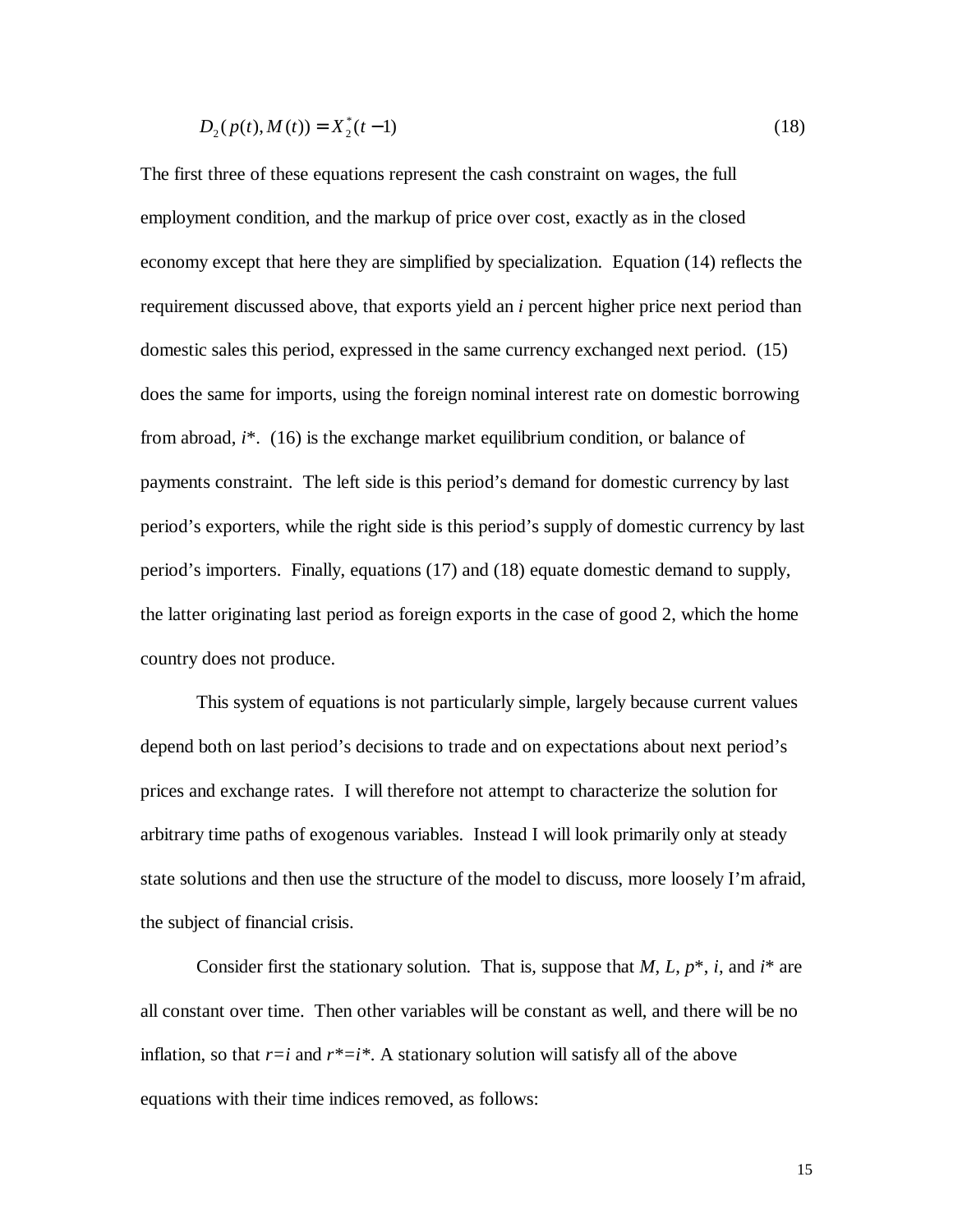$$
wL = M \tag{11'}
$$

$$
a_1 Q_1 = L \tag{12}
$$

$$
p_1 = (1 + \mu)wa_1 \tag{13'}
$$

$$
(1+r)p_1 = ep_1^*
$$
 (14')

$$
p_2 = (1 + r^*)e p_2^* \tag{15'}
$$

$$
ep_1^*X_1 = p_2X_2^* \tag{16'}
$$

$$
D_1(p, M) = Q_1 - X_1 \tag{17}
$$

$$
D_2(p,M) = X_2^*
$$
\n<sup>(18')</sup>

The solution to this is relatively straightforward. First, domestic relative prices are fully determined by (14') and (15'):

$$
\rho = \frac{p_1}{p_2} = \frac{1}{(1+\varphi)} \frac{p_1^*}{p_2^*}
$$
\n(19)

With homothetic preferences, this relative price determines the ratio of the goods consumed domestically, *C*1/*C*2,

$$
\frac{C_1}{C_2} = \frac{D_1(p, M)}{D_2(p, M)} = f\left(\frac{p_1}{p_2}\right) = f(\rho)
$$
\n(20)

as well as the consumption shares,  $\beta_j$ ,

$$
\beta_j = \frac{p_j C_j}{M} = \frac{p_j D_j (p, M)}{M} = \beta_j (\rho)
$$
\n(21)

Then, again using the budget constraint that underlies the demand functions, we note that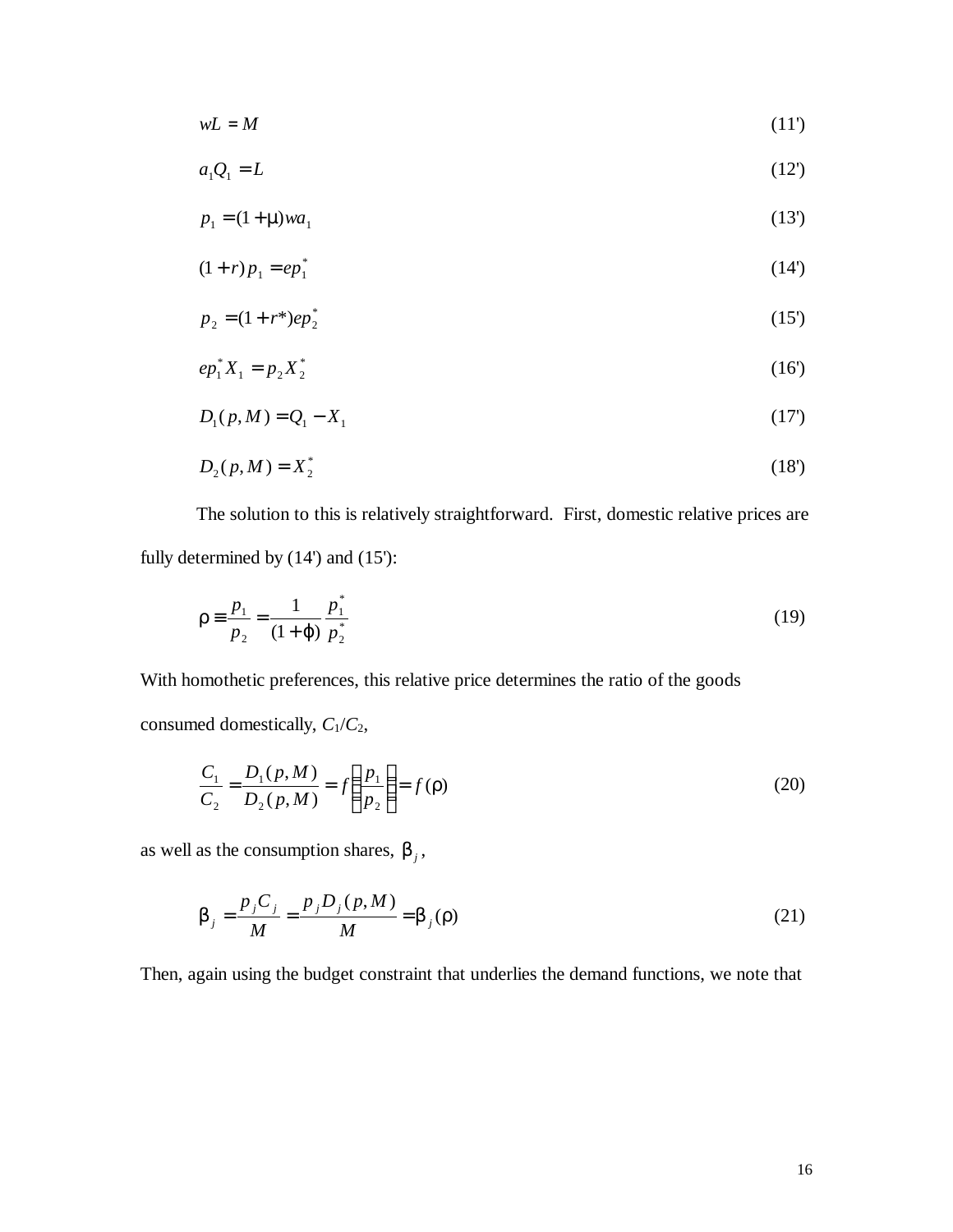$$
M = wL = wa_1Q_1 = \frac{p_1}{1+\mu}Q_1 = \frac{1}{1+\mu}p_1(C_1 + X_1)
$$
  
\n
$$
= \frac{1}{1+\mu} \left[ p_1C_1 + \frac{1}{1+r}ep_1^*X_1 \right] = \frac{1}{1+\mu} \left[ p_1C_1 + \frac{1}{1+r}p_2X_2^* \right]
$$
  
\n
$$
= \frac{1}{1+\mu} \left[ p_1C_1 + \frac{1}{1+r}p_2C_2 \right] = \frac{1}{1+\mu} \left[ \beta_1M + \frac{1}{1+r}(1-\beta_1)M \right]
$$
  
\n
$$
= \frac{1+\beta_1r}{(1+\mu)(1+r)}M
$$
 (22)

Eliminating  $M$  from (22) and solving for the markup,  $\mu$ , we find that it is no longer zero:

$$
\mu = -\frac{\beta_2(\rho)i}{(1+r)} = \mu(\rho) \tag{23}
$$

This is negative, meaning that producers get a price for their good in the current period that is below current cost. This is as it should be, since they get a higher price for exports to compensate them for the delay, and its interest cost, and their total revenue must equal total cost, due to the consumers' budget constraint.

This markup (or markdown, as it turns out), would be fully determined by parameters if preferences were Cobb-Douglas, but otherwise it depends on the relative prices determined in (19) as shown in (23). With the markup known, it is straightforward to characterize the rest of the solution. For example: $5$ 

$$
w = \frac{M}{L} \tag{24}
$$

$$
p_1 = (1 + \mu(\rho)) \frac{a_1}{L} M \tag{25}
$$

$$
e = \frac{(1+r)p_1}{p_1^*} = \frac{(1+r)(1+\mu(\rho))a_1M}{p_1^*L} = \frac{(1+\beta_1(\rho)r)a_1M}{p_1^*L}
$$
(26)

 $\frac{5}{(24) \text{ comes from (11').} (25) \text{ comes from (13')}}$  and (24). (26) comes from (14'), (25), (23) and the property that  $B_1 + B_2 = 1$ .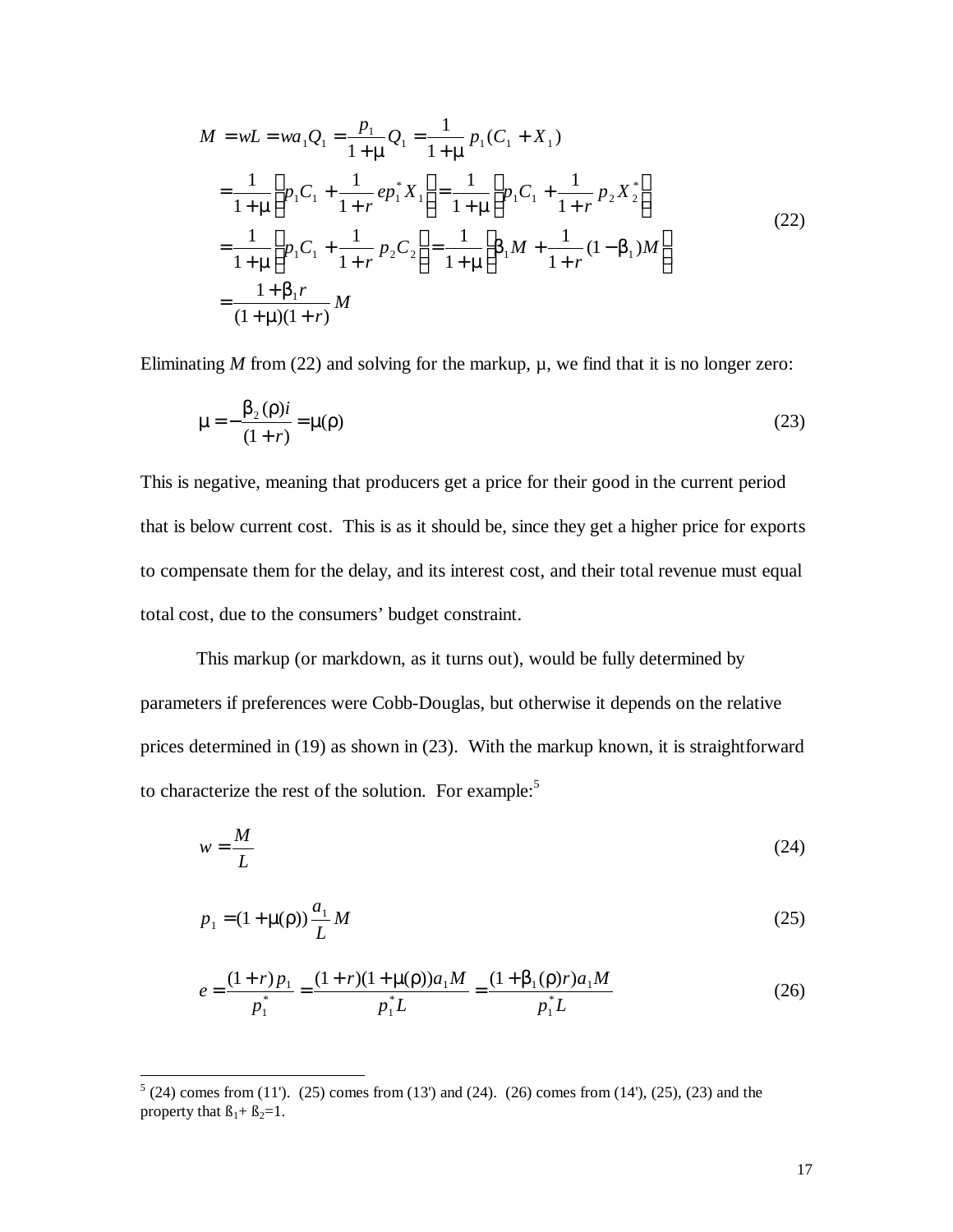As for levels of output and consumption, these are determined essentially as in the standard real Ricardian model. With specialization in good 1, the home country produces  $Q_1 = L/a_1$ . It then trades, in order to consume the ratio of the goods demanded at domestic relative price ?. The only slight twist is that trade is balanced neither at foreign prices *p*\* nor at domestic prices *p*, but rather at the mixture indicated in the foreign exchange market clearing condition (16'), which mixes the foreign price of the export good with the domestic price of the import good. This is illustrated in Figure 1, where consumption occurs at point *C*, a tangency of an indifference curve with a price line whose slope is the ratio of domestic prices,  $p_1/p_2$ , since these are what consumers face in the domestic market. However, trade must be balanced at the domestic-currency prices received by exporters,  $ep_1^*$ , and by importers,  $p_2$ , and thus at the higher ratio  $ep_1^* / p_2 = (1+r)(p_1/p_2)$ . Therefore consumption must lie on a price line with slope given by this ratio, connecting it to the production point at *Q*1. This is possible because consumers have extra income at domestic prices beyond what would be needed to purchase *Q*1. This extra income takes the form of interest on their loans to exporters.

One could put this model through the same sorts of paces as the standard Ricardian model, changing the parameters of labor endowment, technology, foreign prices, and tastes to find out what would happen, but I doubt that anything new would be learned. More interesting would be to consider more complex dynamics, allowing exogenous variables to change over time, and also to explore the dynamic approach to steady state. I do not have time to do any of this, except only to note how the model will behave with constant rates of monetary expansion.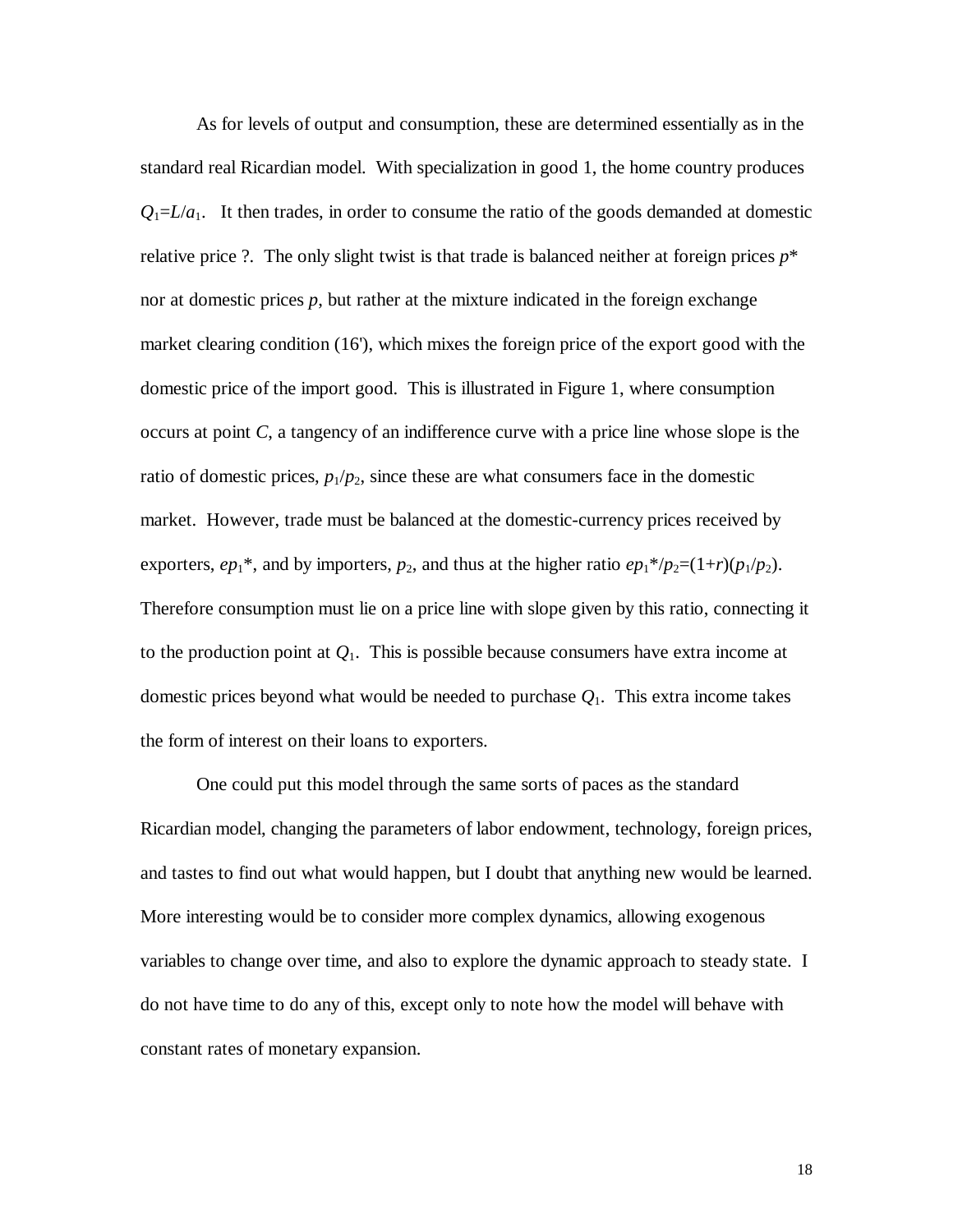Suppose, contrary to the above, that the two money supplies grow at constant rates p and p \* per period. To minimize the effects on the real economy, let this growth be accomplished by governments that print money and give it to consumers, in proportion to what they already have, at the start of each period (before they lend it to firms to pay workers).

In the rest of the world, which is effectively the closed economy of Section 1, this monetary growth will simply cause prices to grow at the rate p \*. In a steady state for the domestic economy, prices and money will both grow at the rate p, while the exchange rate will rise (depreciate) at the rate  $p - p *$ . This depreciation will hold all relative prices constant over time, at the same levels that clear the markets in the stationary state seen above.

#### **IV. Crisis**

I will model a financial crisis as a loss of confidence in a currency. That means that market participants suddenly come to expect the currency to fall in value. They may or may not have good reason to think this, but I will start with the assumption that nothing else has happened, and therefore they perhaps do not.

Suppose then that we begin in the stationary equilibrium discussed above, with variables now labeled with a superscript *S*, for stationary. Then suddenly, within the current period after firms have borrowed money and hired labor, but before they have sold their output, expectations change. The public comes to believe that the exchange rate *next* period (not necessarily this period – that will be determined) will be some number,  $\vec{e}$ , that is larger than the equilibrium that has prevailed in the past in the stationary state:  $\vec{e} > e^s$ .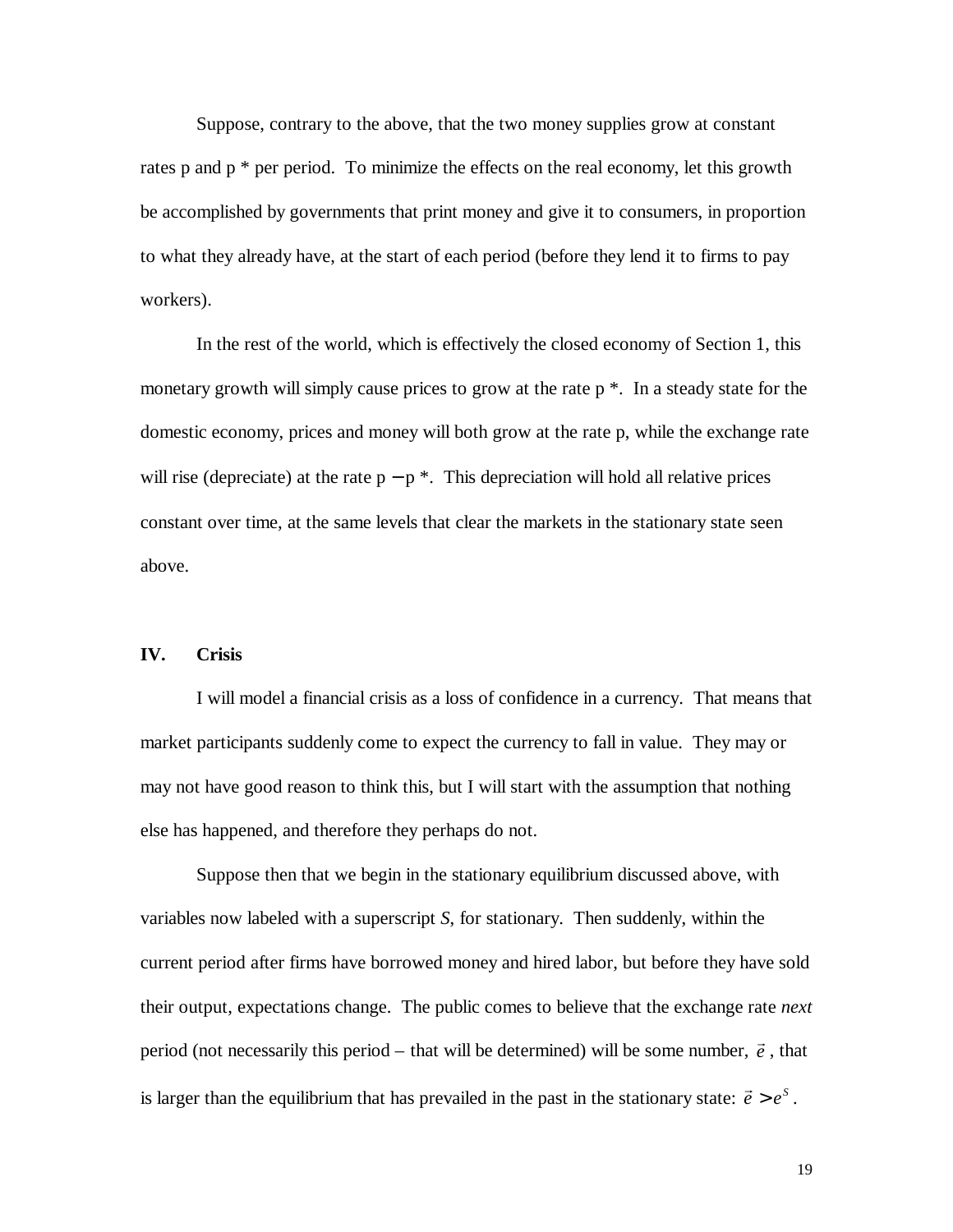Since  $e$  is the price of foreign currency, this means that the domestic currency is expected to depreciate.

What will happen now, in response to this expectation? Firms have already borrowed the available domestic money stock and paid all of it to their employees, so they can do nothing about that, even if they want to. However, some firms are also traders, and they have goods in transit in both directions between the countries. Exporters shipped a portion of their output to the foreign market in the preceding period, and they are waiting to sell it there and bring the proceeds home. Likewise, importers have bought foreign goods and have brought them to the domestic market for sale here. Both groups have the option, if they choose, of delaying either the sale of their good or the sale of the proceeds on the foreign exchange market until next period, when they expect the exchange rate to be  $\vec{e}$ . Will they do this? If today's exchange rate were to remain unchanged at its previous equilibrium value, then importers – firms that have brought products to the domestic market – would have an even greater incentive to sell now, since they will lose not only time but money if they wait. But exporters – domestic firms that have taken their product abroad – will have a strong incentive to delay the return of their proceeds to the domestic economy. Recall that in equilibrium these exporters were indifferent between selling in the domestic market and exporting, since the slightly higher price abroad was just enough to pay the interest on their loan. Now, however, if today's exchange rate remains  $e^s$ , they can add to their profit the full percentage of the expected depreciation simply by waiting one more period to return their funds at the expected exchange rate  $\vec{e}$ . If this depreciation is greater than the time cost of waiting – the interest cost *r* of extending their loan one more period, as I now assume it is – then they will wait.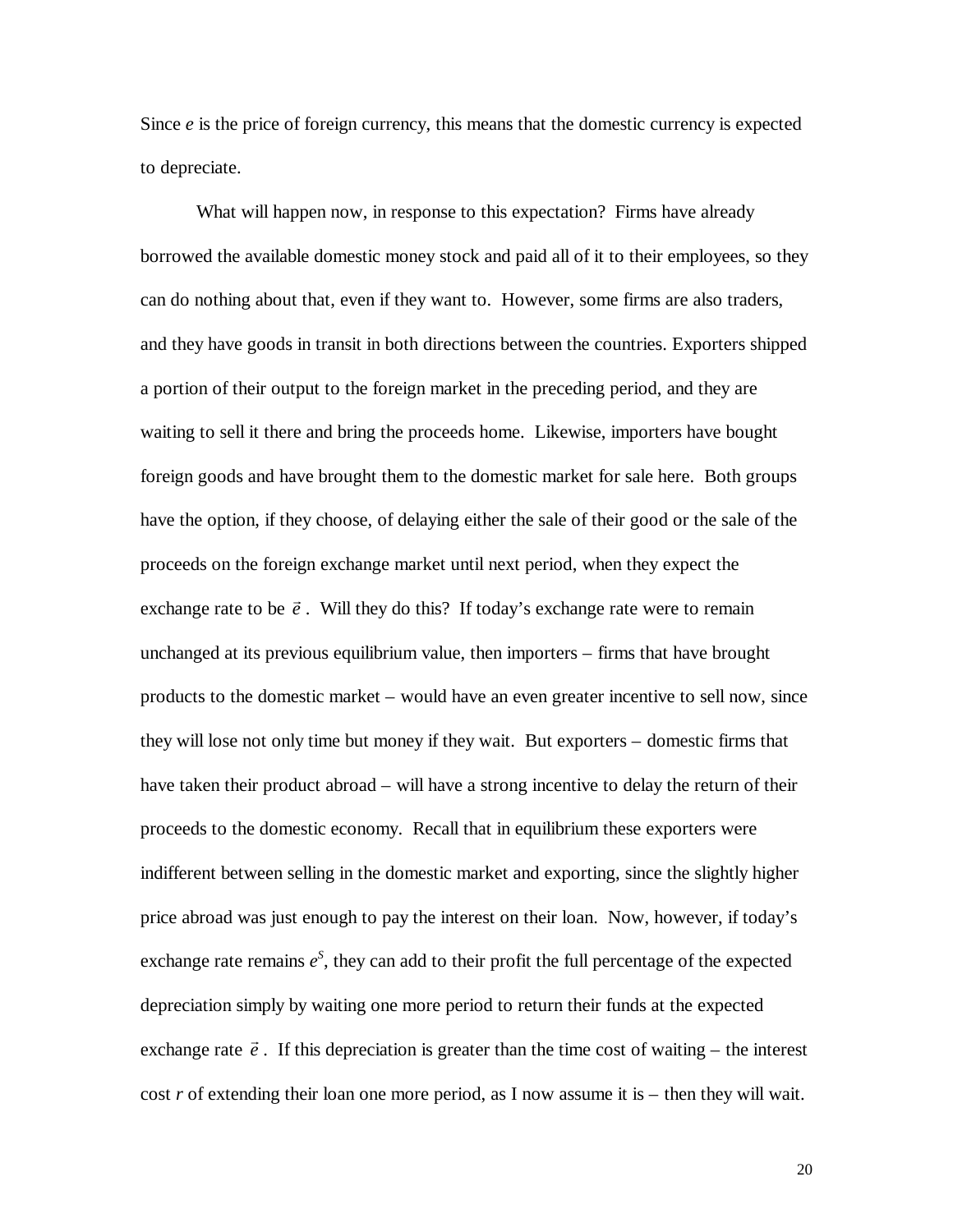Therefore the previous equilibrium exchange rate  $e^S$  can no longer clear the exchange market *this period*, because at  $e^S$  there would be supply of domestic currency from importers but no demand from exporters. Indeed, this would be true for any exchange rate below  $\vec{e}/(1+r)$ . At that point, the expected depreciation is only *r*, which still adds to the profit of exporters, but only enough to compensate them for the interest cost of waiting an extra period. Therefore the effect of the expectation that next period's exchange rate will be  $\vec{e}$  is to drive this period's exchange rate to  $e^C$  (*C* is for crisis), where  $e^{C} = \vec{e}/(1+r)$ .

Is this the end of the story? It can't be, since the new exchange rate is higher than would clear the market in equation (16). That is, we know that in the previous stationary equilibrium

$$
e^S p_1^* X_1^S = p_2^S X_2^{*S} \tag{27}
$$

Now the foreign price  $p_1^*$  is unchanged, and the quantity of imported good 2,  $X_2^{*s}$  $_2^{*s}$ , does not change since its importers, as just noted, want to sell as quickly as they can. Domestic consumers have the same money to spend as before, and they also have no incentive not to spend it since they too face a depreciation in its value. Therefore the same domestic prices  $p_1^S$  and  $p_2^S$  must clear the domestic market. That leaves only  $X_1^S$  to adjust in equation (27) when the currency depreciates to  $e^C > e^S$ , and that is what happens. Exporters of good 1, who are indifferent at  $e^C$  between selling now and selling next period because  $e^{c} = \vec{e}/(1+r)$ , postpone a portion of their sales equal to the depreciation. That is, they repatriate their earnings from sales abroad of only  $X_1^c < X_1^s$ , such that the exchange market now clears at the new exchange rate  $e^C$ :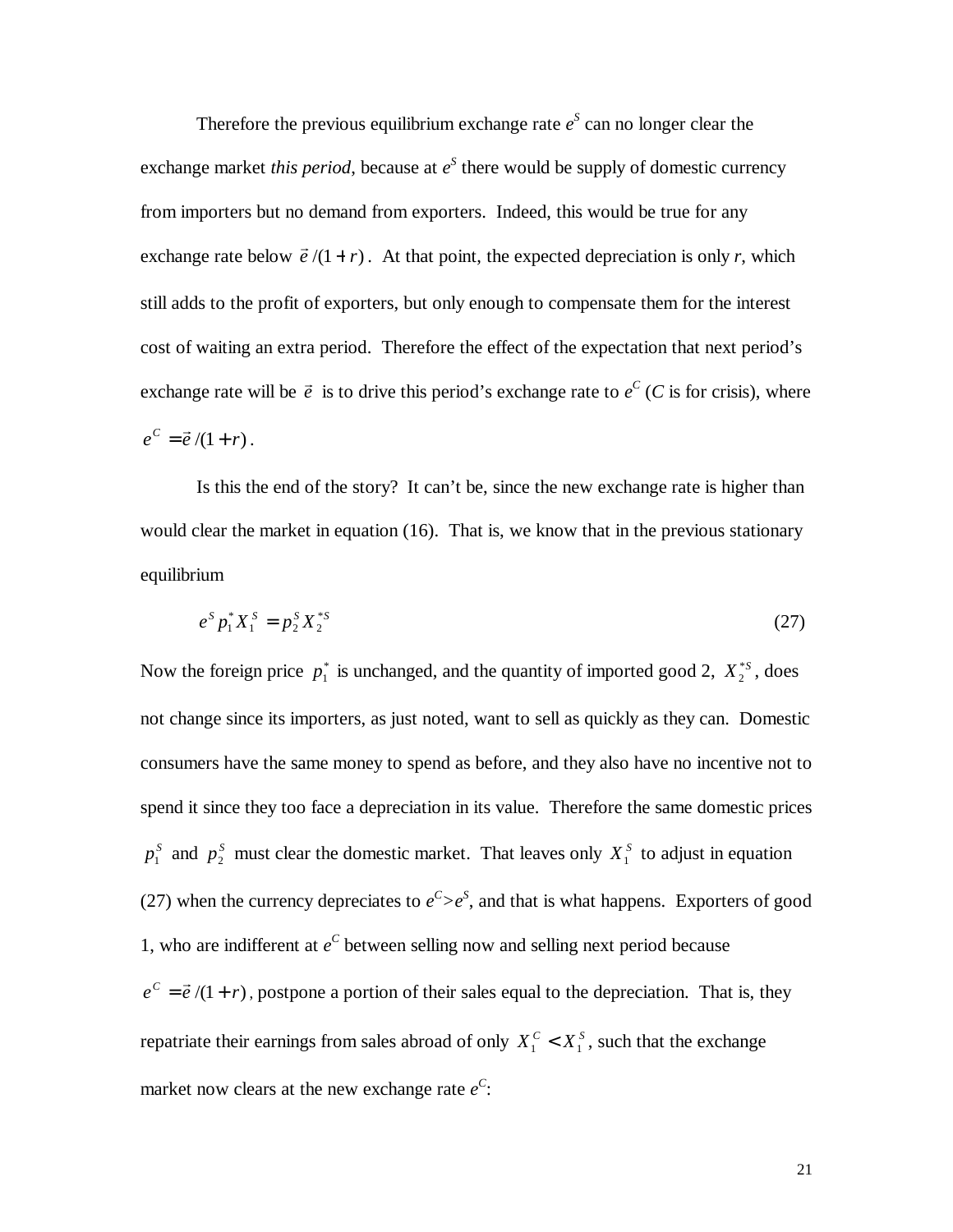$$
e^C p_1^* X_1^C = p_2^S X_2^{*S} \tag{28}
$$

Does this matter? Not right away. Since the home country is small, the fact that its exporters are either selling less abroad or are holding onto foreign currency for an extra period will not matter for the world. And because of the depreciation, these exporters acquire the same amount of domestic currency from their sale of foreign currency as they would have gotten before. So they are able to repay their loans and re-borrow as they enter the next period, thus starting again with the same amount of money, *M*, available to hire labor, which they do. The only difference for them is that they still have either some unsold goods or some unconverted currency sitting abroad, waiting to be exchanged next period.<sup>6</sup>

However, importers have taken a hit. The currency they earn from selling their imports on the domestic market is now worth less than they expected on the exchange market, and it is no longer enough to pay off the loans they obtained abroad last period. If the model included a better cushion in the form of some sort of wealth, they might be able to repay their loan out of that, with subsequent effects on wealth and whatever these imply. But in the current model this is not possible, and I assume that importers simply default on their loans. This has no further effects that I can see, in the current period.

But in the next period, it will have what I take to be the main adverse effect of such a crisis: borrowers find their access to credit either cut off entirely, or made available only on much less attractive terms. If credit is cut off entirely, then there is not much to

-

<sup>&</sup>lt;sup>6</sup> In the stationary world I am looking at here, it doesn't matter whether they wait to sell goods or wait to sell currency. With inflation it might, depending on where and at what interest rate they refinance their loan.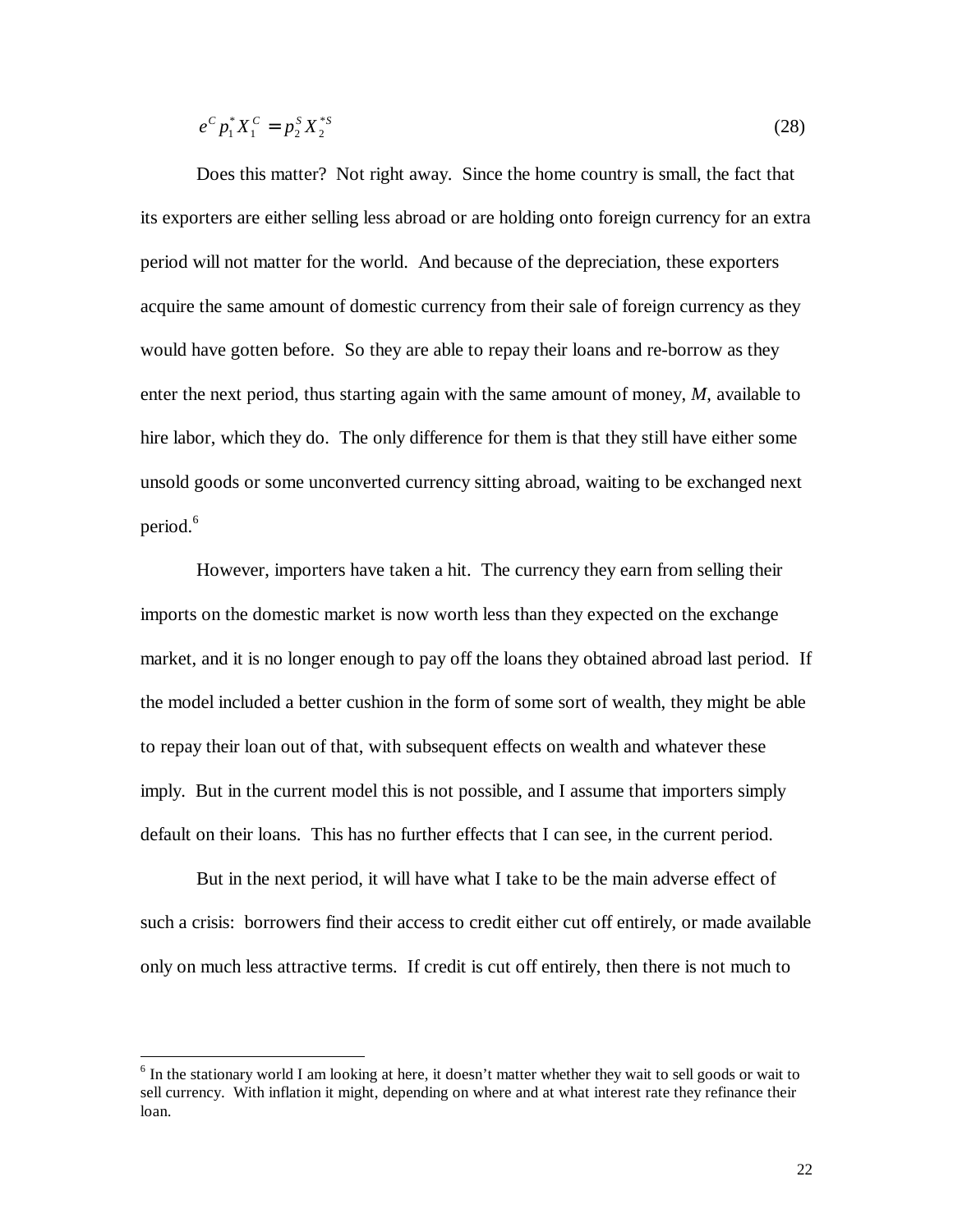say. Without credit, countries cannot import, and without imports trade will break down completely. The country will return to autarky, and give up its gains from trade.

Less drastically, I will assume that credit remains available, but that the default in the crisis causes the risk premium on foreign loans to rise substantially. Thus *r*\* goes up, raising the domestic price at which imports must sell in order to cover the increased cost of financing. Since world relative prices are fixed, this means that the domestic relative price of the export good falls, as does the hybrid price ratio  $(ep_1*/p_2)$  at which trade is balanced. This is illustrated in Figure 2. Starting from the initial equilibrium at *C*, the foreign interest rate that is charged to domestic borrowers rises from *r\** to *r*\*'. This lowers the relative price of the country's export good at which trade must balance from  $(p_1^*/p_2^*)/(1+r^*)$  to  $(p_1^*/p_2^*)/(1+r^*)$ , and it lowers the domestic price faced by consumers correspondingly, moving the equilibrium to *C*'.

This, then, is my story of a financial crisis. When all is said and done, it does not really amount to much. Expectation of a currency depreciation undermines an otherwise satisfactory and stationary equilibrium, forcing a depreciation even before it is expected. This causes those who have financed their trade by borrowing abroad expecting to repay with domestic currency – in my model, these are importers – to default on their loans. And this raises the financing costs for borrowing in the next period. Because financing costs enter the model in a manner analogous to other costs of trade, this increase in the risk premium on foreign borrowing worsens the country's terms of trade and causes a drop in its welfare.

Obviously, this is a simple story, and it captures at best only a small part of what really goes on in a financial crisis. One extension that comes immediately to mind would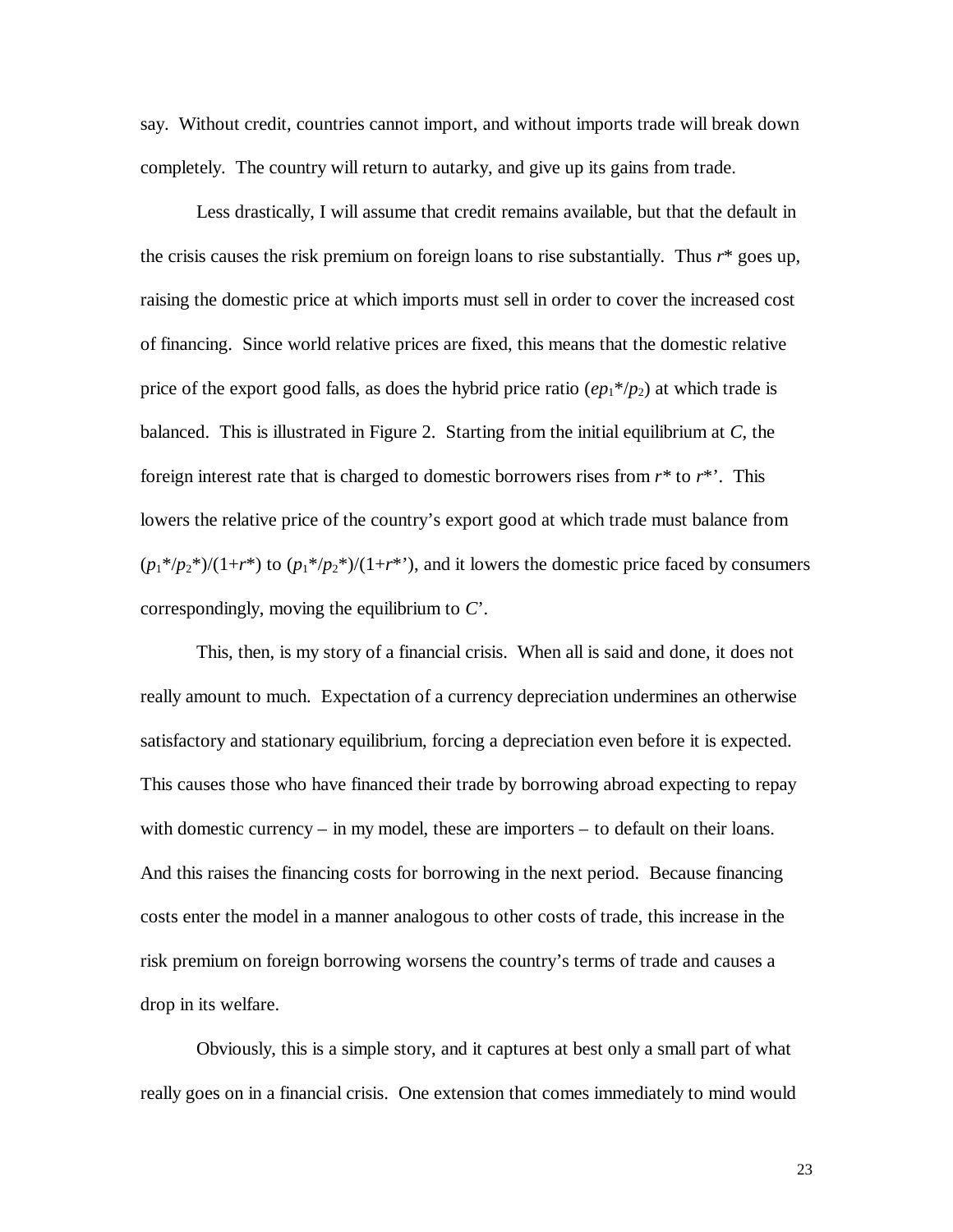be to include a banking sector as an intermediary between firms and both domestic and foreign lenders. If these banks were to be the ones that either default on loans or suffer the adverse effects of such default, their costs might rise on loans in both foreign and domestic currencies, increasing the cost of exports as well as imports. Qualitatively, the effect would be the same as above, but this might be more plausible, and quantitatively it could be even larger.

### **V. One Cause of Crisis: A Pegged Exchange Rate**

My story above did not attempt to explain why the crisis occurs, except to say that there is an unexplained loss of confidence in the country's currency. Many reasons for such a loss of confidence exist, but the one that is perhaps the most common arises in the presence of an attempt to peg an exchange rate by exchange market intervention. In this section I explore that possibility.

Suppose, then, that the government/central bank of a country attempts to peg its exchange rate at a rate,  $\bar{e}$ . It could easily do this by setting its money supply appropriately, but I will assume that it does not, and that instead it finds itself with an overvalued currency. To make this happen, I will start in a stationary equilibrium like those above without intervention, based upon an initially fixed money supply  $M<sup>S</sup>$  and other variables that correspond to it. Then in the current period, the government expands the money supply by a one-time percentage  $p_1$  (which will turn out to be the domestic rate of inflation in the current period  $t=1$ ) to  $M_1=(1+p_1)M^S$  that would yield, if there were no exchange-market intervention, an equilibrium exchange rate  $e_1 = (1 + \pi_1)e^s > e^s$ . Yet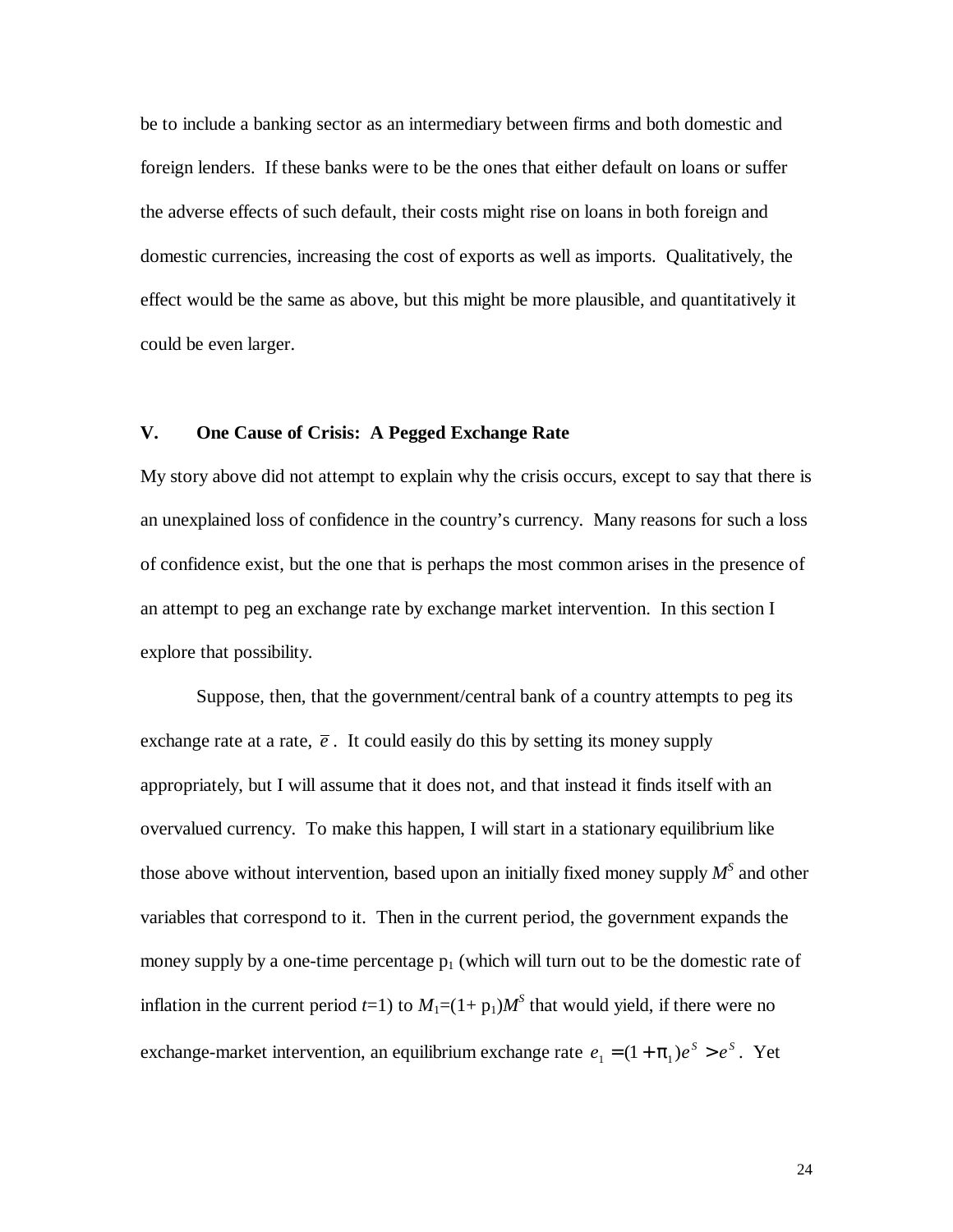rather than letting the currency depreciate, the central bank chooses to intervene, pegging at  $\overline{e} = e^S$ .

How can the central bank enforce its pegged rate  $\bar{e}$ ? I will assume that it has reserves of foreign currency, *R*, perhaps accumulated during past exchange-market intervention or perhaps acquired from a swap or a bail-out from a foreign institution. It now uses these reserves to peg its exchange rate. That is, it stands ready to buy its own currency at the price  $\bar{e}$  in whatever amounts are forthcoming from the market.

Thus we start the current period with quantities of both goods in transit,  $X_1^s$  and  $X^{*S}_{2}$  $2^{*S}$ , that were shipped in the previous period as exports and imports respectively. The world price to be received for exports,  $p_1^*$ , remains the same, but the domestic price that will clear the domestic market for good 2 in the current period  $t=1$ , is increased by the monetary expansion to  $p_2(1) = (1 + \pi_1) p_2^s$ .<sup>7</sup> Since it was previously true that

$$
e^{S} p_{1}^{*} X_{1}^{S} = p_{2}^{S} X_{2}^{*S} \quad , \tag{29}
$$

the equilibrium exchange rate in the current period without intervention would indeed be  $e_1 = (1 + \pi_1)e^s > e^s$ , since this would increase both sides of the equation by (1+p<sub>1</sub>). Pegging the exchange rate instead at  $\bar{e} = e^s < e_1$  will therefore leave the left-hand-side of equation (29), which is the demand for domestic currency on the foreign exchange market arising from (last period's) exports, unchanged. But there is still an increase in the righthand-side, the supply of domestic currency arising from imports, by the fraction  $p_1$ . The central bank will have to buy this excess domestic currency, using up a part of its reserves.

-

<sup>&</sup>lt;sup>7</sup> Similar to the argument above, this occurs because consumers have been paid  $(1+p_1)M^S$ , and they are offered the two goods in the same quantities as before, so that both equilibrium prices rise by the same proportion.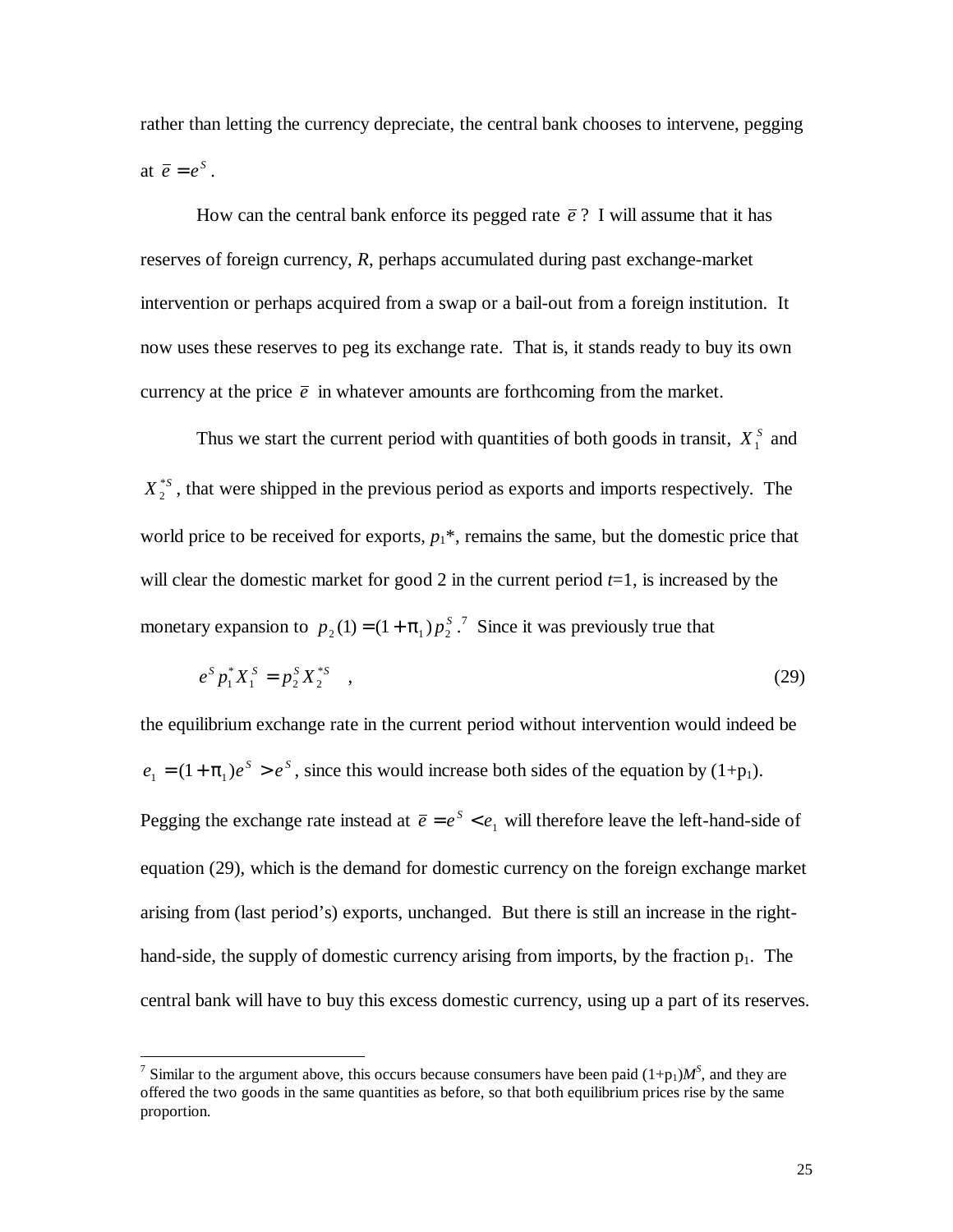The change in reserves,  $? R = R_2 - R_1$ , will therefore be

$$
\Delta R = p_1^* X_1^S - \frac{p_2(1)X_2^{*s}}{\overline{e}} = p_1^* X_1^S - \frac{(1 + \pi_1) p_2^S X_2^{*s}}{e^s}
$$
  

$$
= \frac{1}{e^s} \Big[ e^S p_1^* X_1^S - p_2^S X_2^{*s} - \pi_1 p_2^S X_2^{*s} \Big] = -\pi_1 p_2^S X_2^{*s} / e^s
$$
 (30)

That is, the central bank loses reserves during the current period in proportion to the value of imports and the extent of the over-valuation of domestic currency.

Now it is well-known in international finance that this sort of problem solves itself eventually if the central bank lets that happen, and this is true here as well. When the central bank sells foreign currency out of its reserves, it does this in exchange for domestic currency which it buys and therefore retires from circulation. That is, the domestic currency value of (30) equals the change in the domestic money supply from period 1 to period 2:

$$
\Delta M = M_2 - M_1 = \overline{e} \left( -\pi_1 p_2^S X_2^{*S} / e^S \right) = -\pi_1 p_2^S X_2^{*S}
$$
(31)

If this decline in the domestic money supply is allowed to occur, then it will gradually, over time, cause domestic prices to fall and the overvaluation to be corrected.

There are two problems with this, however. One is that the central bank may resist this deflationary change, offsetting (sterilizing) it with an additional monetary infusion to keep the money supply at its new level. Not knowing why the money supply was increased in the first place, we cannot know whether this will be done, but we also cannot rule it out. If that happens, then next period's equilibrium will be just like this one, with the same loss of reserves repeated.

The other problem is simply that there may not be enough reserves. Even without sterilization, the overvaluation will be fully corrected only when the money supply has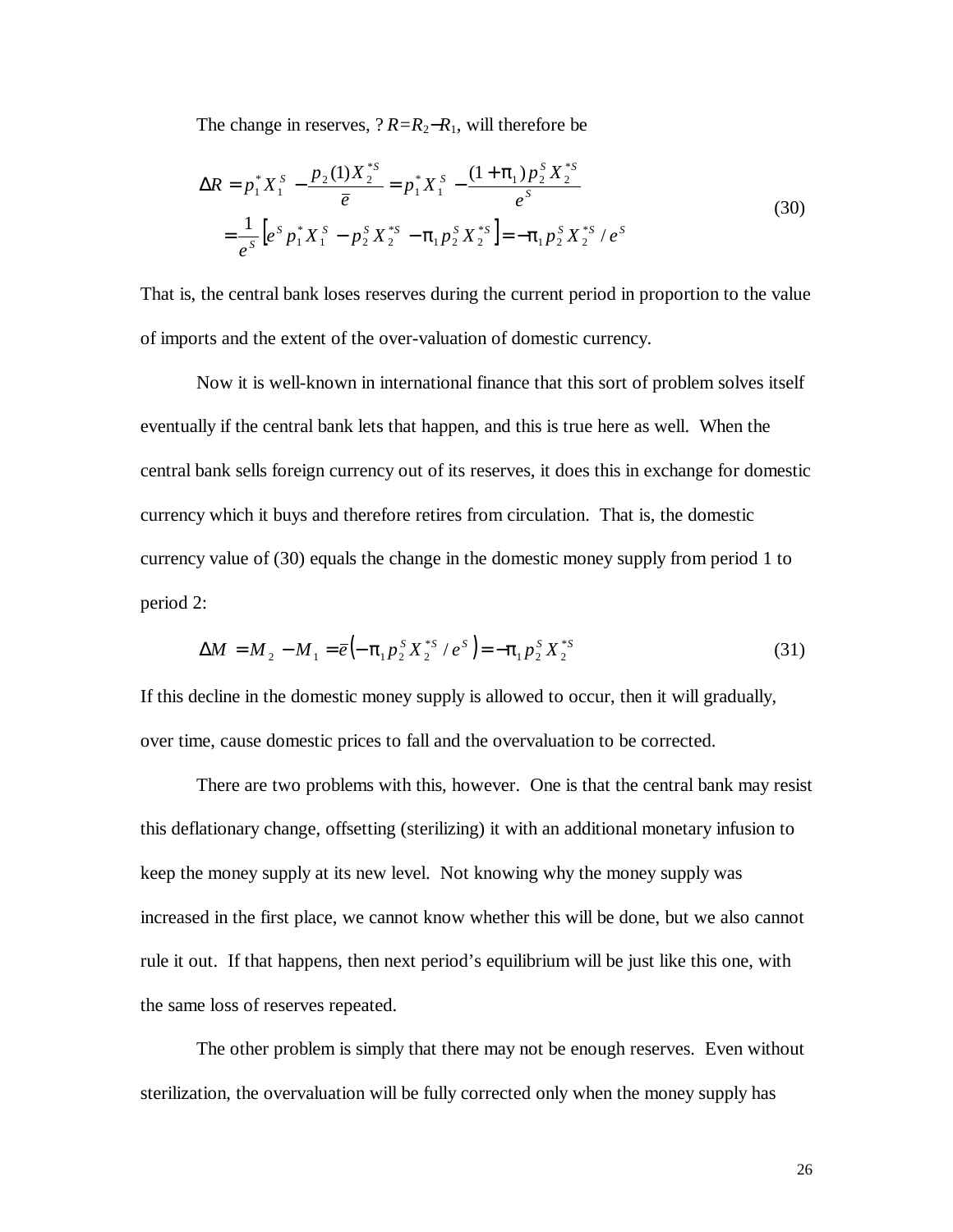fallen to the original level at which it began in the old stationary state. That is, we need the money supply to fall by the amount that it recently increased,  $p_1M^S$ , and the value of this at  $\bar{e}$  may be greater than *R*. Note in particular that the central bank's ability to defend the peg during the first period is not enough, since first-period non-sterilized intervention cannot be enough to bring the money supply back to its old level. This is so because the intervention in (30) is  $p_1$  times the level of imports only, while the money supply has grown by  $p_1$  times the level of total income per period.

Therefore it is quite possible that the central bank will run out of reserves eventually. This will happen either necessarily if it sterilizes the effects of its intervention on the domestic money supply, or it may happen if it does not sterilize, if the value at the pegged exchange rate of the initial monetary expansion was greater than the level of reserves. Furthermore, if we can know this, then the market can know it too. Suppose we know that, in some time period down the road, the remaining reserves will be insufficient to finance the necessary intervention. The intervention will then have to stop, and the exchange rate will be determined by the market, at a level that is depreciated relative to  $\bar{e}$ . But in the period before that, market participants will know it is coming, and therefore we will be in the situation of the previous section, with a depreciated exchange rate expected during the next period.

Of course, there is now no reason for this expectation to arrive only in the period just before the central bank would run out of reserves without that expectation. As seen in the previous section, the expectation of a depreciation will induce those who have already exported to delay buying domestic currency until the next period. In the previous section, this caused the current exchange rate to depreciate. With a pegged rate, on the other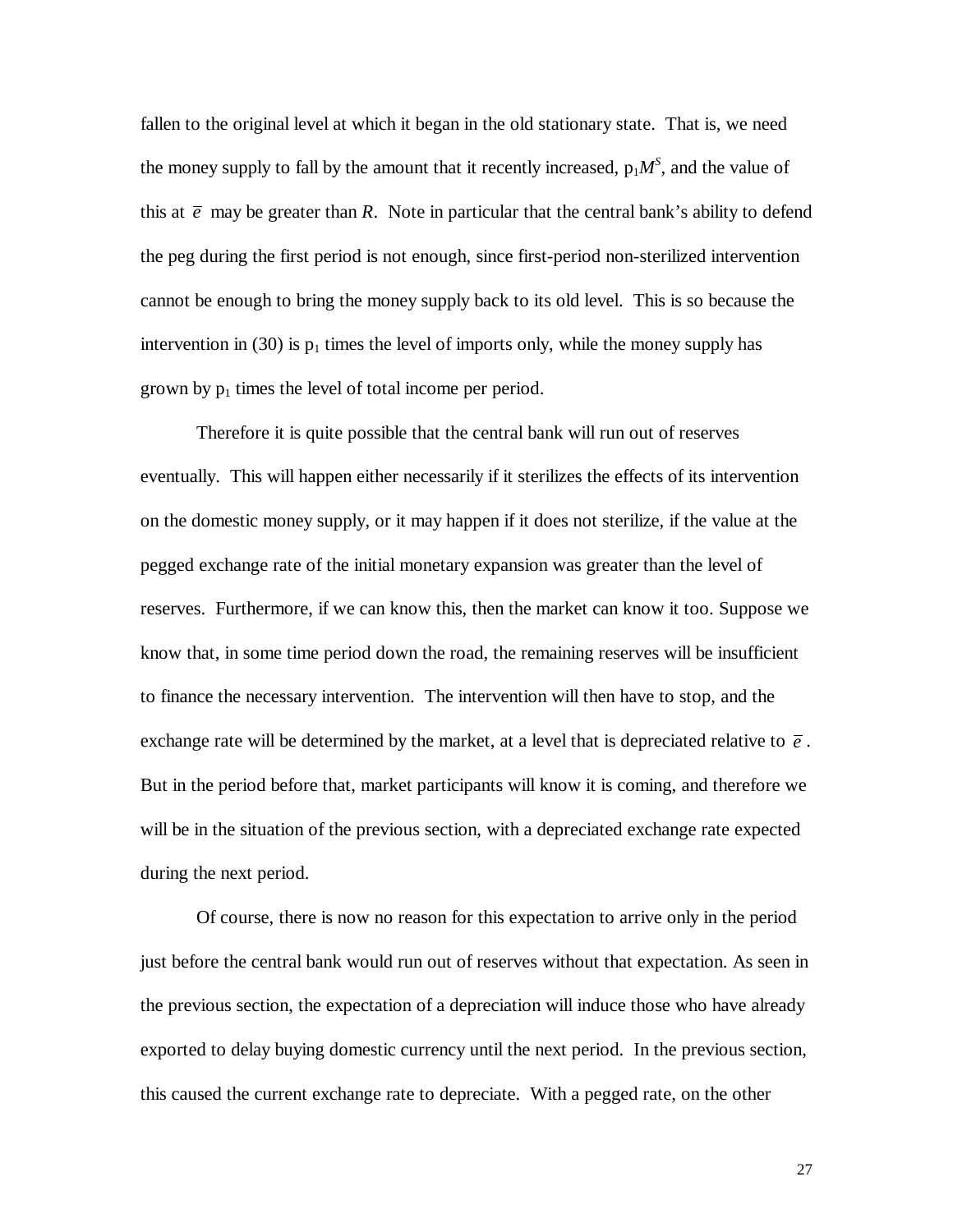hand, this will instead cause the central bank to have to intervene more heavily. The excess demand for foreign currency will now, in the period before the peg collapses, be the whole value of imports, not just  $p_1$  times it as in (30). This in turn means that the peg will actually collapse earlier.

The point of this discussion, however, is not just to flag the unsustainability of a pegged exchange rate. Rather, it is to connect that with the adverse real effects of a financial crisis that were seen in section IV. Whenever the expectation of a depreciation first arrives, it will cause an actual depreciation then or shortly thereafter as the peg collapses, and this in turn will cause defaults on loans and an increase in the financing costs of trade that deprive the country of part or all of the gains from trade. Thus a financial crisis that originates in nominal misbehavior by the central bank can have significant adverse real effects.

## **VI. Fragmentation**

The point I wish to make in this section about fragmentation is simply this: Fragmentation can enhance the gains from trade, but it does so by increasing also the volume of trade that must be financed. This increases the vulnerability of a country to financial crisis, both because there is more trade being financed, and because there are greater gains from trade to be lost if a crisis undermines that financing.

To illustrate that point, I will work through just one example. Starting from the model considered so far in this paper, suppose that fragmentation becomes possible in the technology for producing good 1. That is, in addition to the unified technique of producing good 1 using  $a_1$  units of labor per unit of output, it now becomes possible,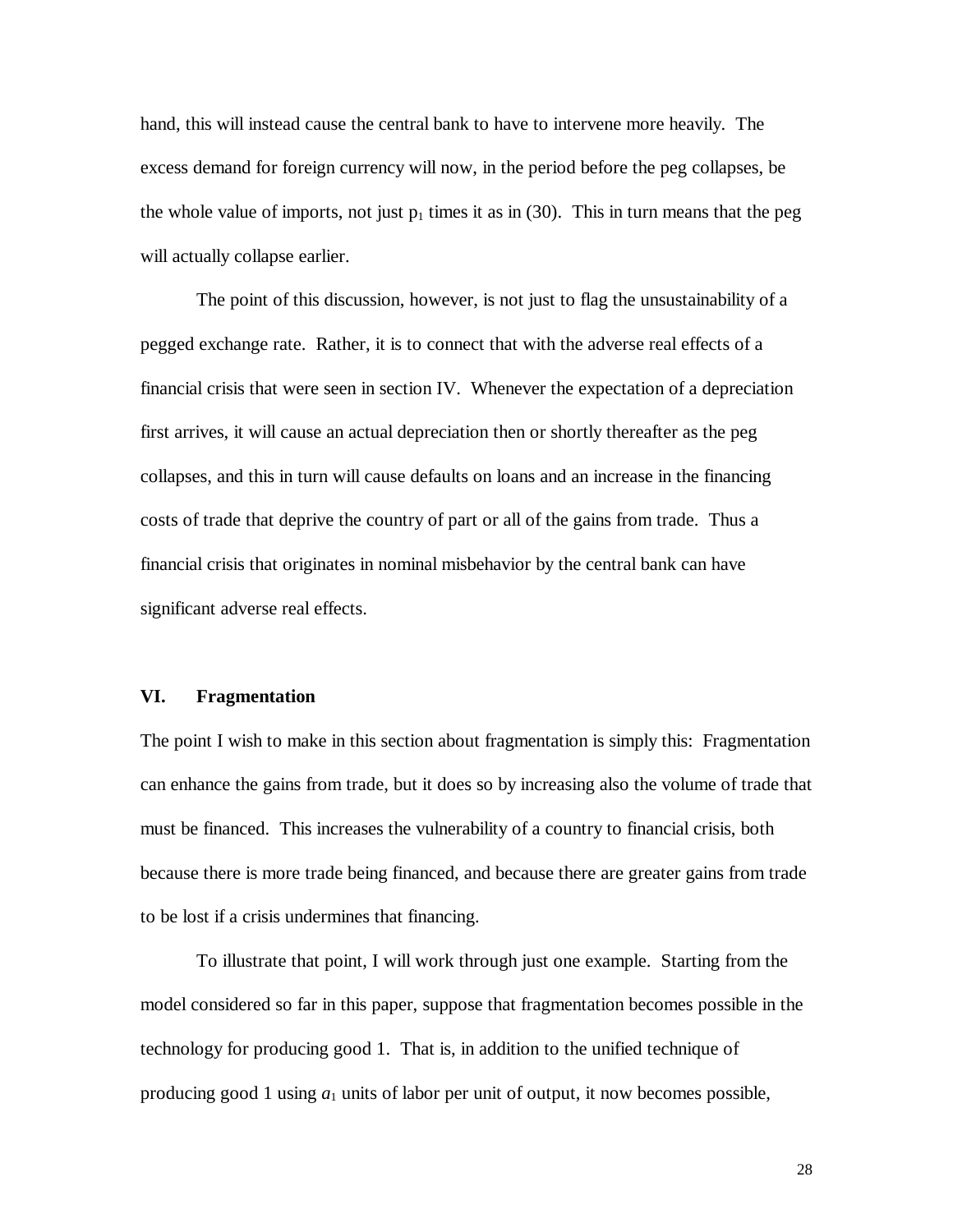everywhere in the world, to produce good 1 in two stages. In the home country, the first stage uses  $a_{11}$  units of labor to produce a unit of an intermediate input, while the second stage uses one unit of the intermediate input (call it good 11) together with  $a_{12}$  units of labor to produce a unit of final good 1. I assume that the fragmented technology would actually be inferior to the unified technology if both stages were done at home, in the sense that  $a_{11}+a_{12}>a_1$ . These two stages can be carried out in different locations, and the intermediate good 11 is freely tradable, subject only to the same requirements of financing assumed above for goods 1 and 2. Both stages can therefore be undertaken abroad, but because this is a Ricardian model, their unit labor requirements abroad are different. All that matters for the home country, however, is the prices abroad of the intermediate input,  $p_{11}^*$ , and of the final goods  $p_1^*$  and  $p_2^*$ .

With these assumptions, the home country may specialize in one or the other fragment of production, or it may not, depending on how the labor requirements of both stages compare to world prices and financing costs. For my example, I will assume that  $a_{11}$  is small enough relative to other parameters that the country specializes in fragment 11, producing only the intermediate input and exporting all of it in return for imports of both final goods, 1 and 2. It turns out that what is needed for this to be the outcome is the following pair of conditions:

$$
\frac{a_{11}}{a_1} < \frac{1}{1 + \varphi} \frac{p_{11}^*}{p_1^*} \tag{32}
$$

$$
\frac{a_{11}}{a_2} < \frac{1}{1 + \varphi} \frac{p_{11}^*}{p_2^*} \tag{33}
$$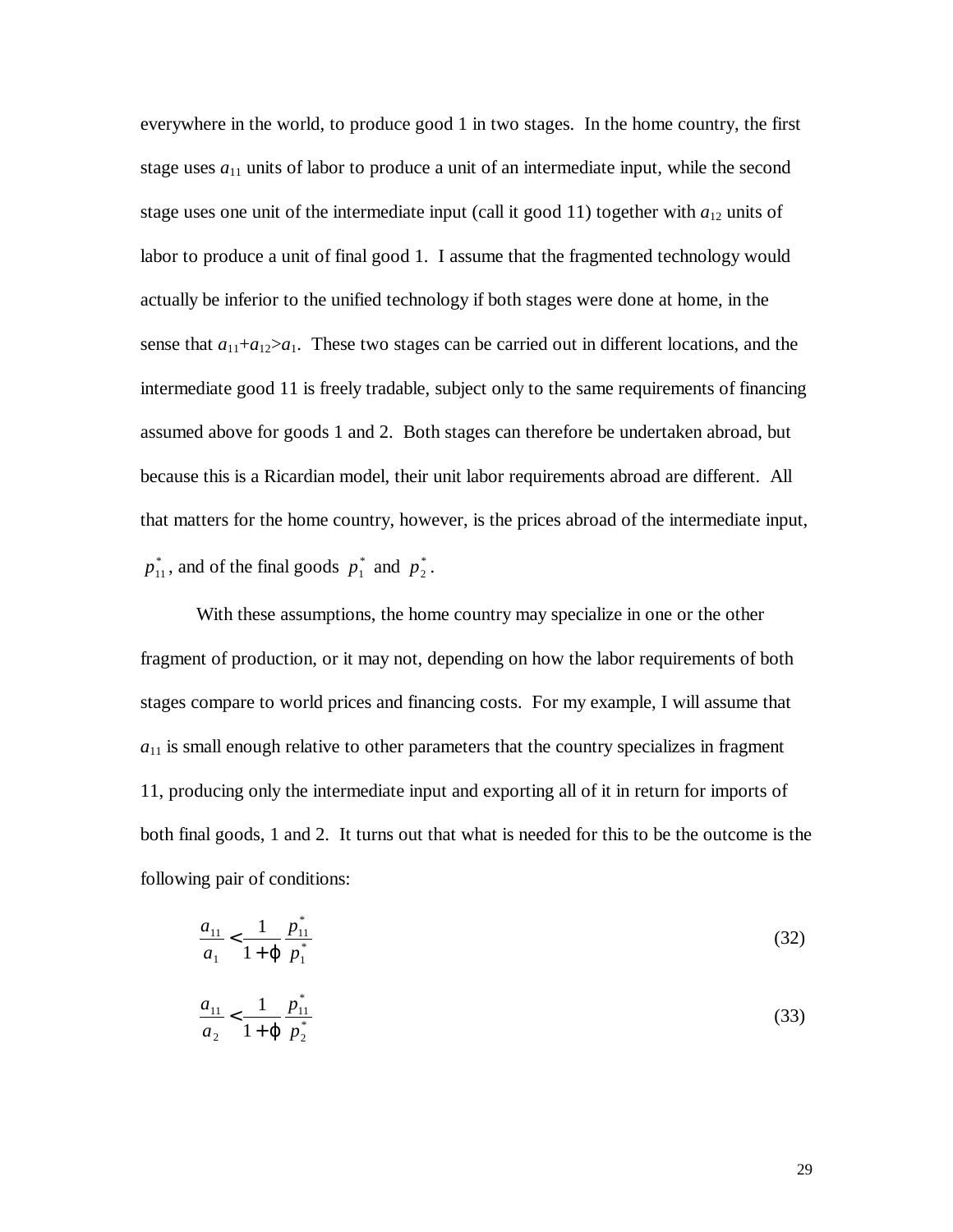where as before,  $(1+f)=(1+r)(1+r^*)$ . These say, in effect, that it must be possible to produce fragment 11, and to export it in exchange for final goods 1 and 2 respectively, cheaper than those goods can be produced at home.

With these conditions satisfied, the situation is as shown in Figure 3. The stationary equilibrium from Figure 1, without fragmentation, is shown with lightly shaded lines and output and consumption levels  $Q_1^0$  and  $C^0$ . With fragmentation, the relevant restrictions on stationary equilibrium prices and trade are given by the following equations:

$$
(1+r)p_{11} = ep_{11}^*
$$
\n(34)

$$
p_1 = (1 + r^*)e p_1^* \tag{35}
$$

$$
p_2 = (1 + r^*)\varrho p_2^* \tag{36}
$$

$$
p_1 X_1^* + p_2 X_2^* = e p_{11}^* X_{11}
$$
\n<sup>(37)</sup>

Equation (34) requires that the foreign price of exports of fragment 11 be enough to pay the domestic interest on its financing. Equations (35) and (36) do the same for imports of final goods, 1 and 2, both of which must now be financed by borrowing abroad. Equation (37) is the balance-of-payments or exchange-market-equilibrium condition, requiring that the domestic currency receipts of importers (with which they must buy foreign currency in order to repay their loans) equal the domestic currency value of exports of the fragment 11.

It is still technologically possible for the country to produce goods 1 and 2 on the transformation curve of Figure 1, and thus to produce an output  $Q_1^0$  of good 1. However, with the assumed comparative advantage in fragment 11, it can do better by producing the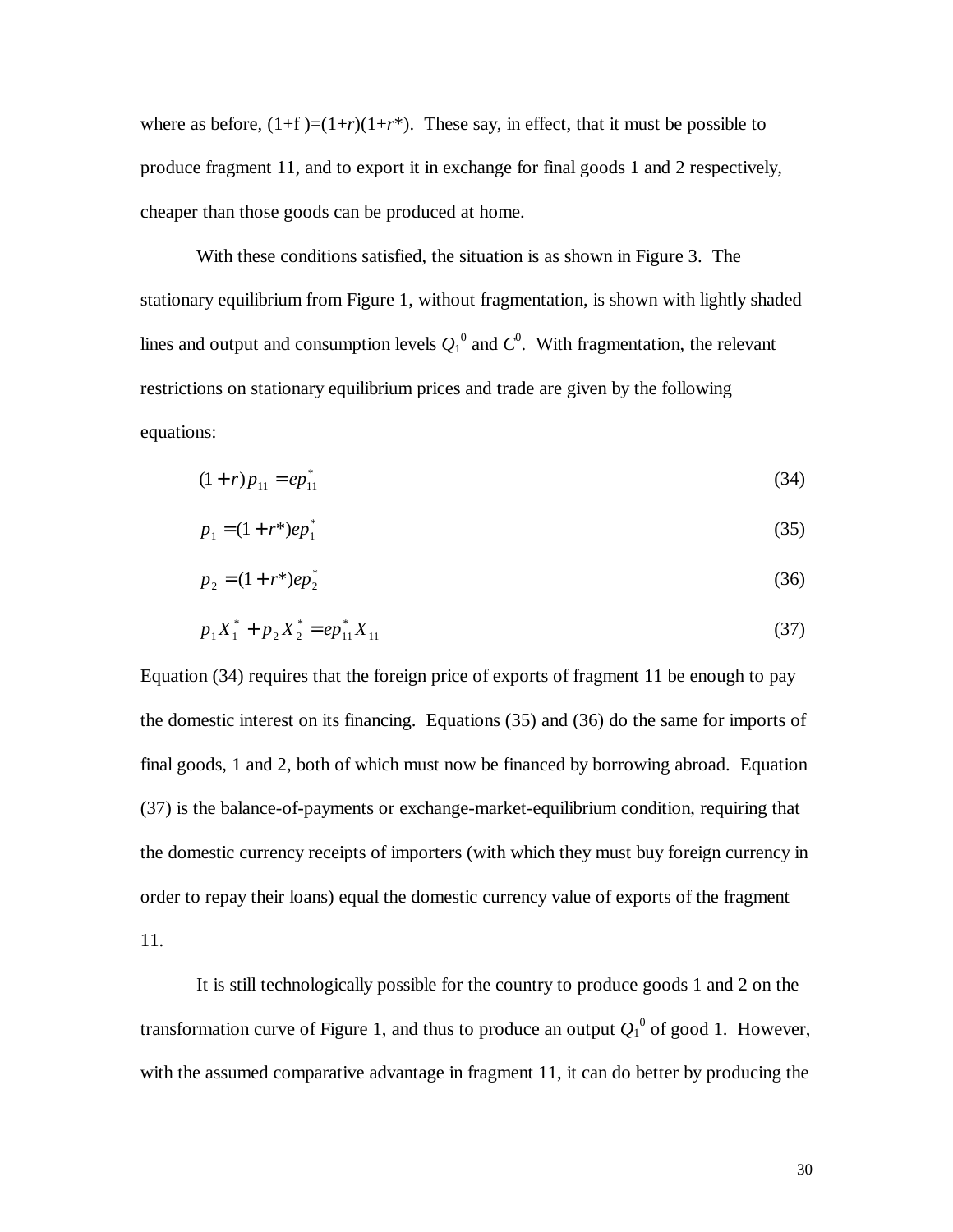fragment and trading it for good 1. Setting  $X_2^*=0$  in (37) we can solve for maximum obtainable import of good 1,

$$
Q_1^F = \frac{e p_{11}^* X_{11}}{p_1} = \frac{1}{1 + r^*} \frac{p_{11}^*}{p_1^*} \frac{L}{a_{11}}
$$
(38)

which from (32) is larger than the maximum output of final good 1 produced directly:

$$
Q_1^0 = \frac{L}{a_1} < \frac{L}{a_{11}} \frac{1}{1 + \varphi} \frac{p_{11}^*}{p_1^*} < \frac{1}{1 + r^*} \frac{p_{11}^*}{p_1^*} \frac{L}{a_{11}} = Q_1^F \tag{39}
$$

Therefore, in Figure 3, the consumer's budget line starts from  $Q_1^F$  to the right of  $Q_1^0$ . Dividing (35) by (36), the ratio of domestic prices is now the same as the ratio of foreign prices of the final goods,  $p_1^*/p_2^*$ . The consumption point with fragmentation,  $C^F$ , is therefore shown as a tangency to a budget line with this slope extending from  $Q_1^F$ .

It is notable that fragmentation has permitted a considerable increase in economic welfare compared to the original equilibrium  $C^0$ . In effect, fragmentation permits a country to expand its consumption possibilities outward, in addition to giving it access to an imported good at lower price, tilting these possibilities in its favor. Of course, this is all still just the effects of comparative advantage, but fragmentation seems to focus comparative advantage more narrowly and thus permit greater gains from specialization and trade.

But like other trade in this model, fragmentation-based trade requires financing, and the costs of financing (like other trading costs not considered here) can reduce these gains from trade. In particular, following the argument of the preceding sections, if a financial crisis raises the risk premium on borrowing from abroad and thus raises *r*\*, then the gains from fragmentation and trade will be reduced or even eliminated.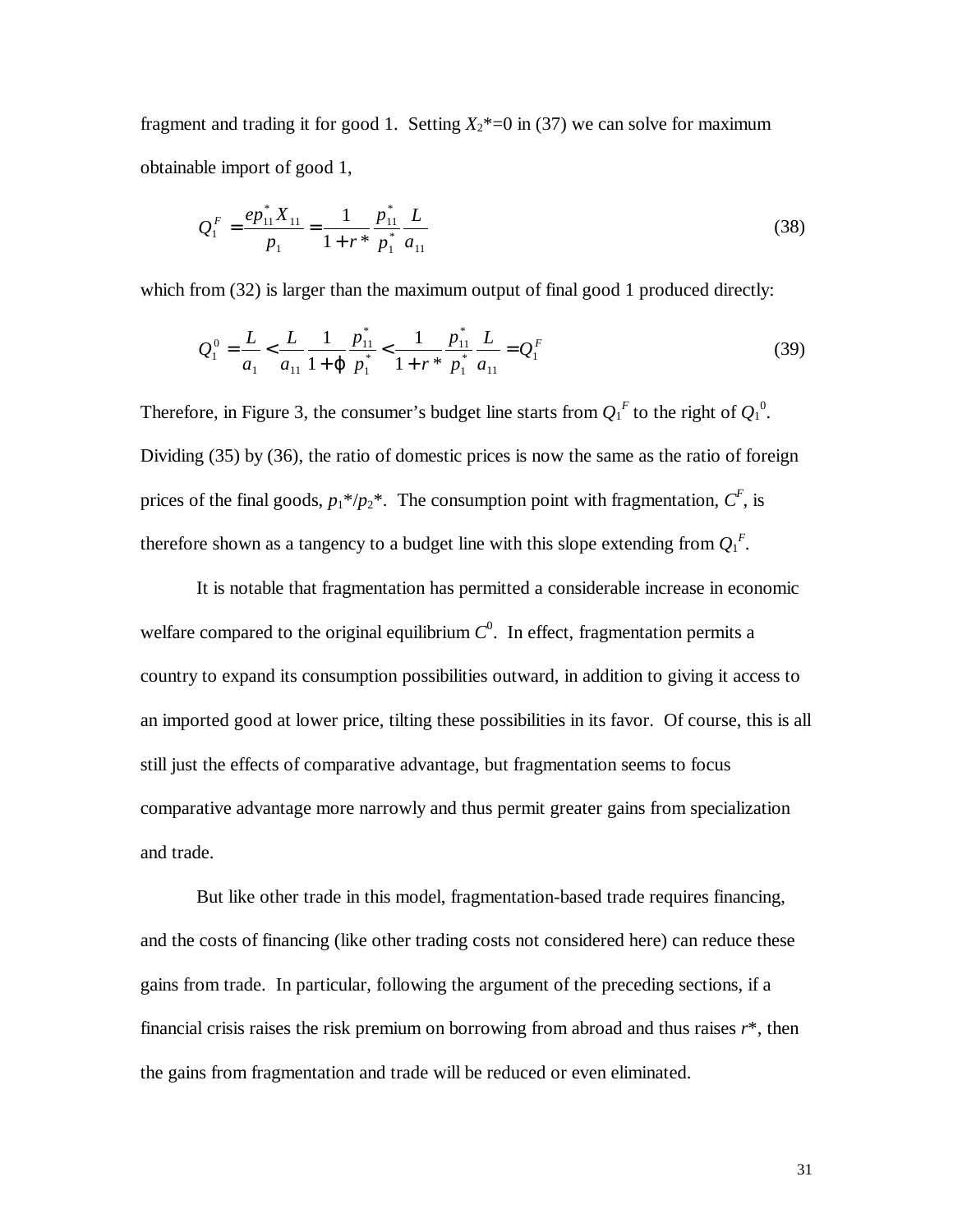This is shown in Figure 3, where the effect of a crisis that increases  $r^*$  is shown as reducing the intercept of the budget line from  $Q_1^F$  to  $Q_1^C$ , as we know it must from equation (37). Consumption and welfare are therefore reduced, as is the volume of trade. However, if  $r^*$  were to increase by even more, then this would raise f in  $(32)$ , and might eliminate the country's comparative advantage in fragment 11 completely. If so, then the economy will return to the equilibrium we had without fragmentation at  $C^0$ , and the welfare loss will be that much greater.

Thus, although fragmentation-based trade is not intrinsically any different from any other trade that is based on comparative advantage, it does appear to make an economy more sensitive to trade costs at the same time that it expands the gains from trade. Therefore a financial crisis that increases these trade costs can have a more devastating impact.

## **VII. Conclusion**

The purpose of this paper has been to point out and model one link between the international financial performance of a country and its international trade. Economists have not routinely paid much attention to such links, in part because the difficulty of the subject has led most of us to specialize in studying either trade or finance, not both. But the links between trade and finance have become painfully evident to residents of several Asian economies in the last three years, as a financial crisis has caused real suffering there, at least some of which seems to have been transmitted to them by trade. This paper has tried to show one simple mechanism by which this may have happened, working through the need to finance international trade in international credit markets.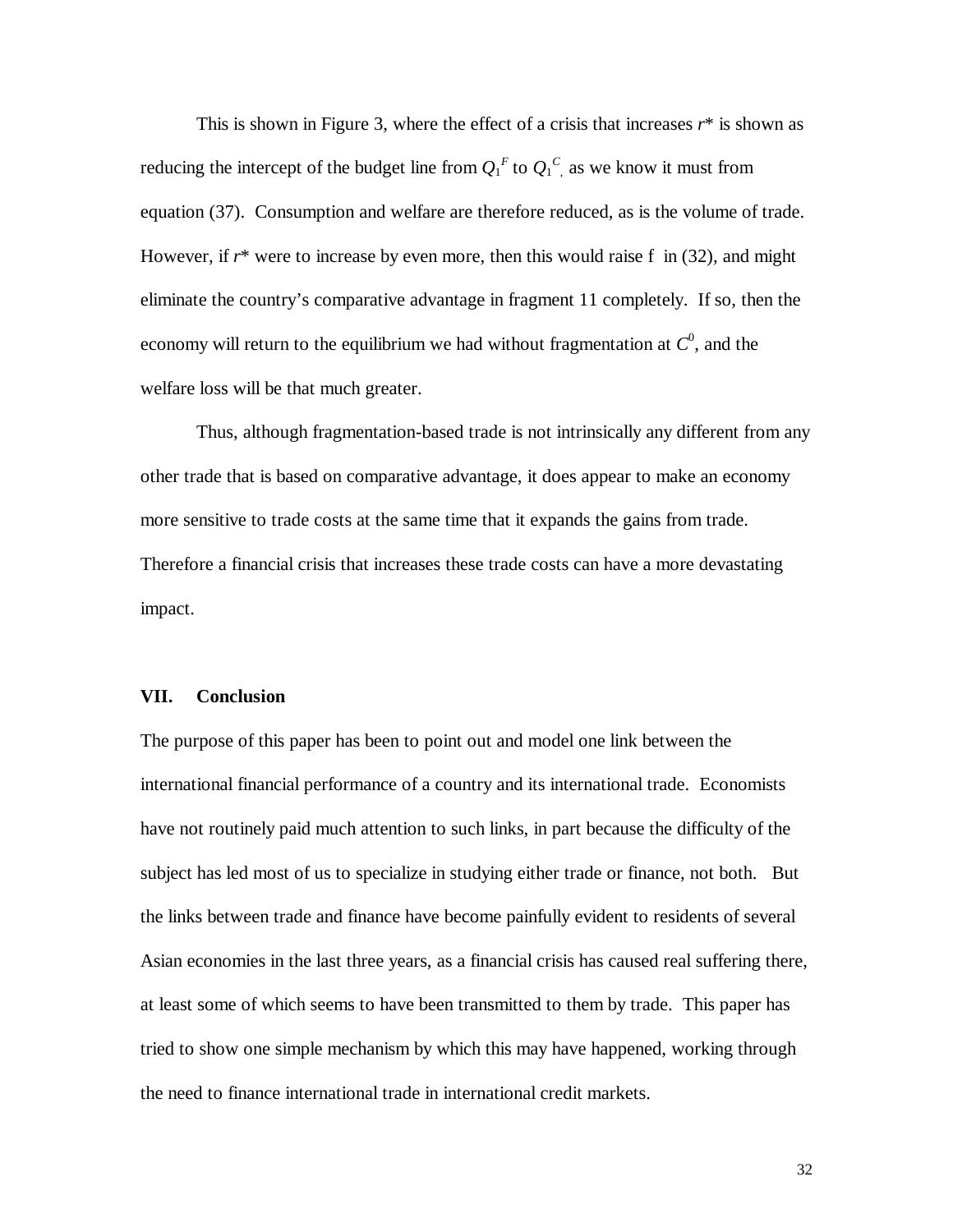Recent research has also directed attention to international fragmentation as a means by which the world economy has become more integrated. It seems plausible in particular that the most successful of the Asian economies may have achieved their success in part by exploiting opportunities for fragmentation. This paper has suggested, however, that by doing so they may also have made themselves more vulnerable to financial crisis, with repercussions that have only recently been felt.

The message should not, however, be that increased trade and fragmentation was a mistake, in spite of that vulnerability. For what has been lost, according to this analysis, has been primarily only the gains from trade and fragmentation themselves, or a portion of them. The message should instead be that the world economy needs to find better ways to prevent crises like these. And that is a task that I will gladly outsource to my colleagues in international finance.

#### **References**

- Deardorff, Alan V. 1998a "Fragmentation across Cones," Discussion Paper No. 427, Research Seminar in International Economics, University of Michigan, August 7.
- Deardorff, Alan V. 1998b "Fragmentation in Simple Trade Models," Discussion Paper No. 422, Research Seminar in International Economics, University of Michigan, January 7.

Lucas, Robert E., Jr. 1982 "Interest Rates and Currency Prices in a Two-Country World," *Journal of Monetary Economics* 10, pp. 335-360.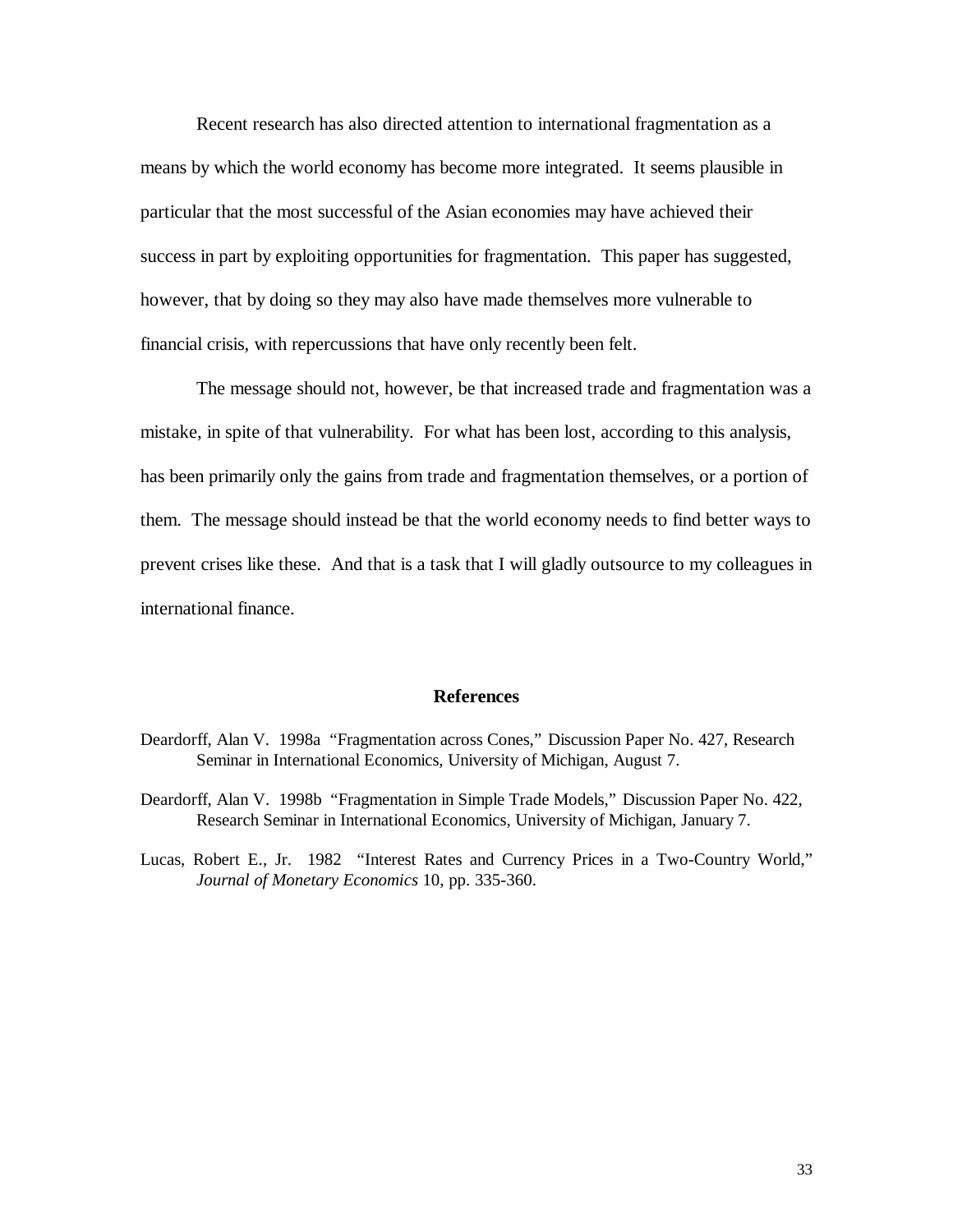## Table 1 Effects of the Asian Crisis on Trade Exports and Imports of Goods f.o.b., Millions of U.S. \$

|             |                | 1997    | 1998    | Percent Change |
|-------------|----------------|---------|---------|----------------|
| Indonesia   | <b>Exports</b> | 56,298  | 50,371  | $-10.5%$       |
|             | Imports        | 46,223  | 31,942  | $-30.9%$       |
| Philippines | <b>Exports</b> | 25,228  | 29,496  | $+16.9\%$      |
|             | <b>Imports</b> | 36,355  | 29,524  | $-18.8%$       |
| Singapore   | <b>Exports</b> | 125,746 | 110,379 | $-12.2%$       |
|             | Imports        | 124,628 | 95,702  | $-23.2%$       |
| South Korea | <b>Exports</b> | 138,619 | 132,122 | $-4.7\%$       |
|             | Imports        | 141,798 | 90,495  | $-36.2%$       |
| Thailand    | <b>Exports</b> | 56,652  | 55,000  | $-2.9\%$       |
|             | <b>Imports</b> | 52,747  | 36,513  | $-30.8%$       |

Source: IMF, *International Financial Statistics*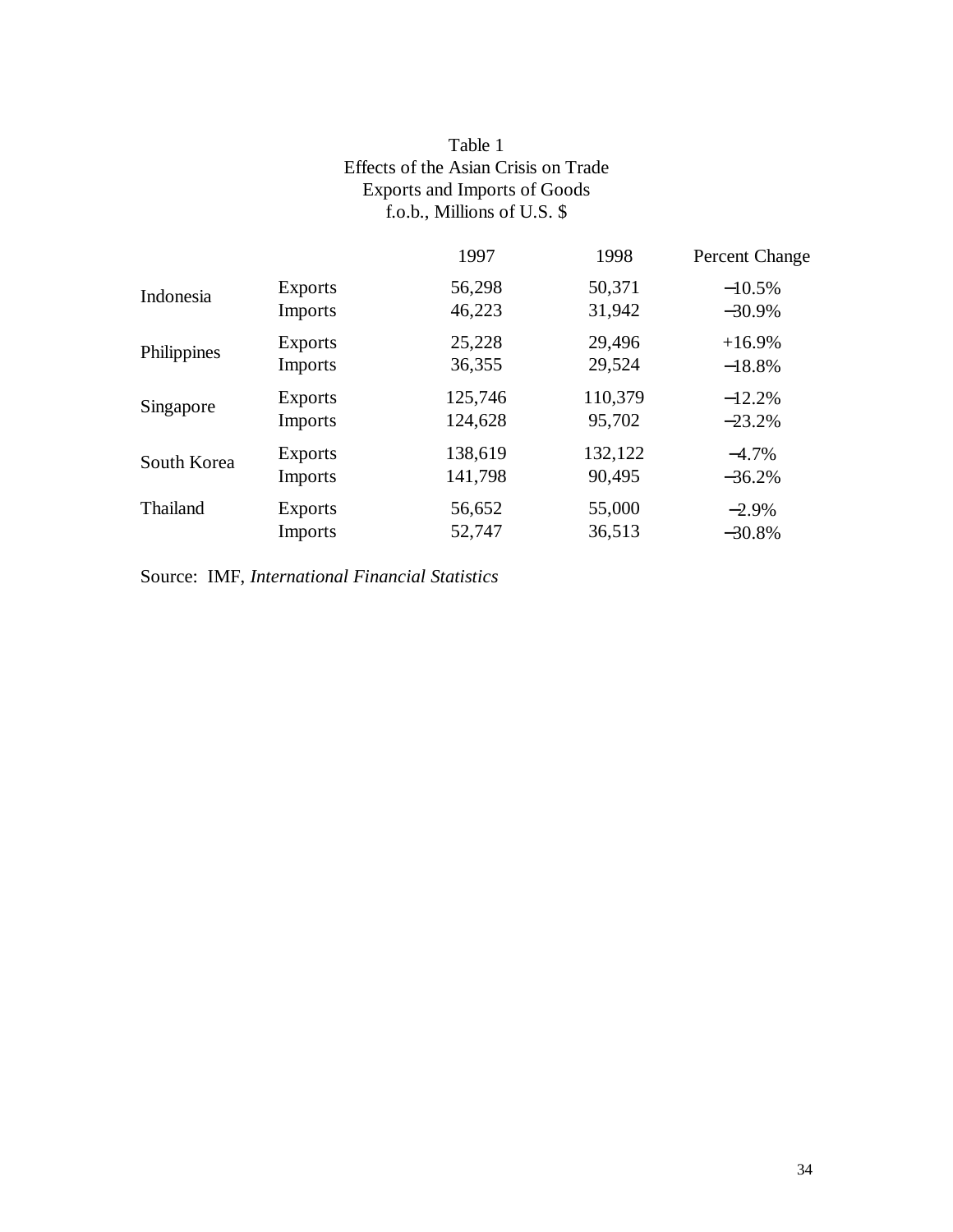

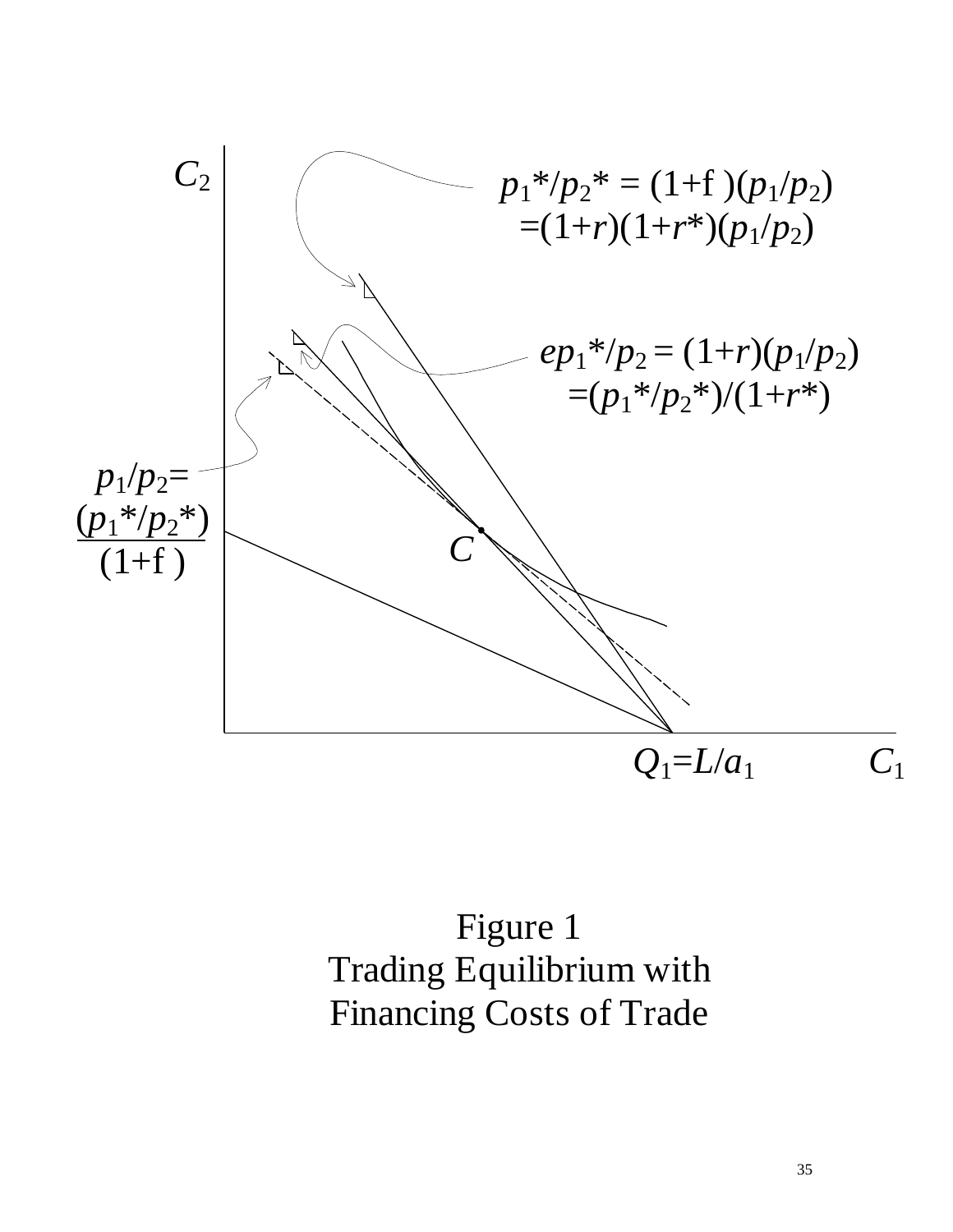